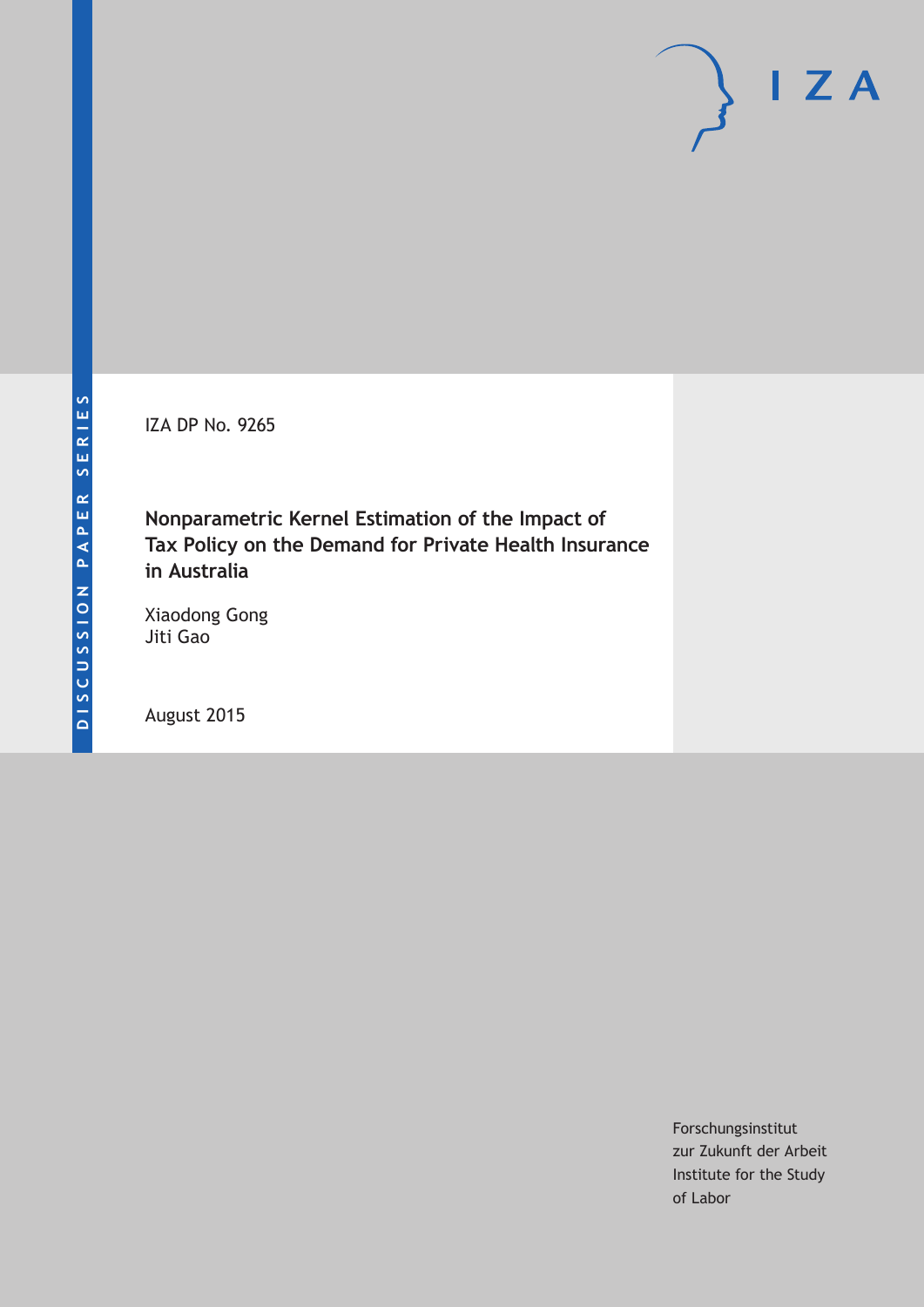# **Nonparametric Kernel Estimation of the Impact of Tax Policy on the Demand for Private Health Insurance in Australia**

### **Xiaodong Gong**

*University of Canberra and IZA* 

#### **Jiti Gao**

*Monash University* 

Discussion Paper No. 9265 August 2015

IZA

P.O. Box 7240 53072 Bonn Germany

Phone: +49-228-3894-0 Fax: +49-228-3894-180 E-mail: iza@iza.org

Any opinions expressed here are those of the author(s) and not those of IZA. Research published in this series may include views on policy, but the institute itself takes no institutional policy positions. The IZA research network is committed to the IZA Guiding Principles of Research Integrity.

The Institute for the Study of Labor (IZA) in Bonn is a local and virtual international research center and a place of communication between science, politics and business. IZA is an independent nonprofit organization supported by Deutsche Post Foundation. The center is associated with the University of Bonn and offers a stimulating research environment through its international network, workshops and conferences, data service, project support, research visits and doctoral program. IZA engages in (i) original and internationally competitive research in all fields of labor economics, (ii) development of policy concepts, and (iii) dissemination of research results and concepts to the interested public.

IZA Discussion Papers often represent preliminary work and are circulated to encourage discussion. Citation of such a paper should account for its provisional character. A revised version may be available directly from the author.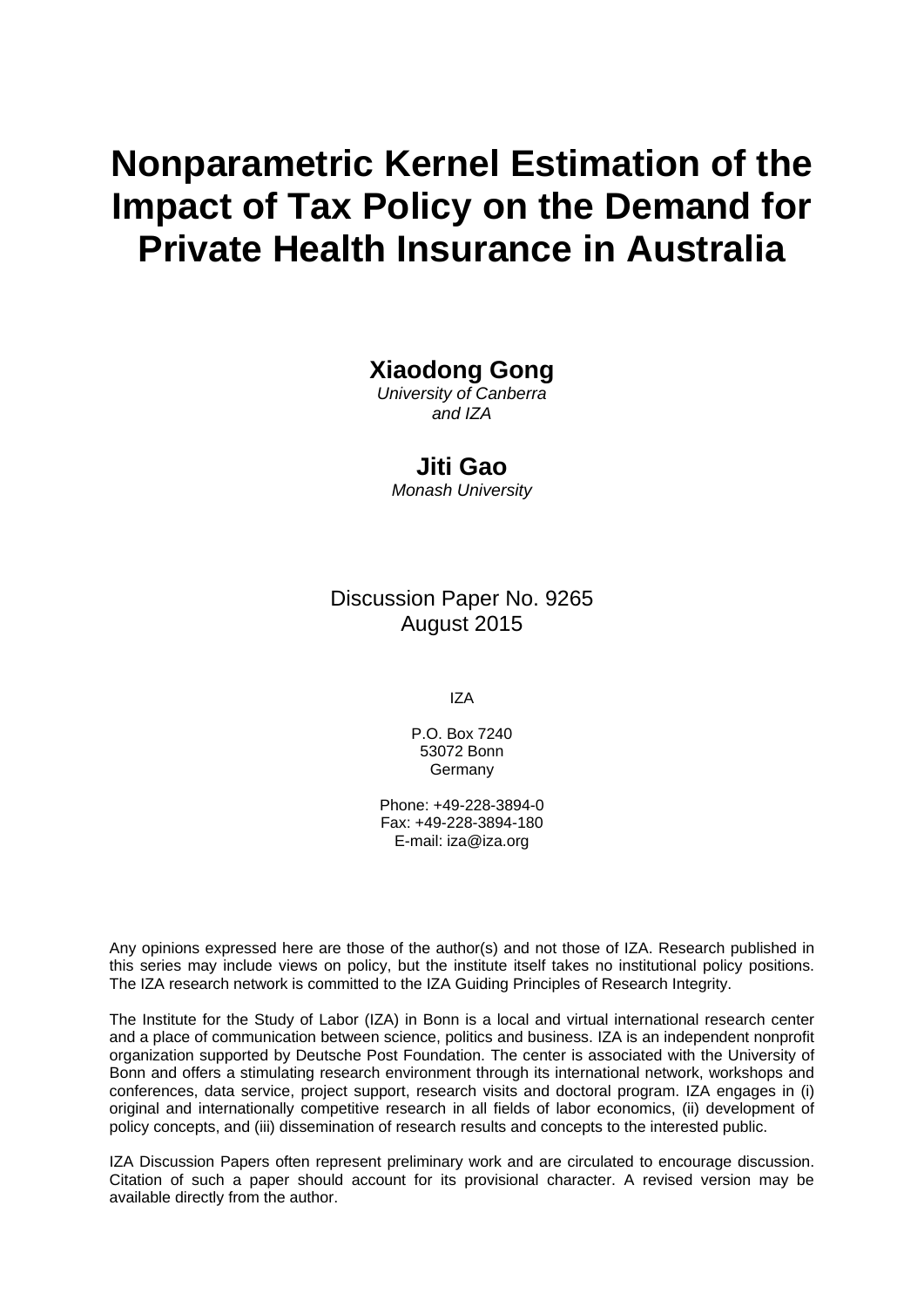IZA Discussion Paper No. 9265 August 2015

# **ABSTRACT**

### **Nonparametric Kernel Estimation of the Impact of Tax Policy on the Demand for Private Health Insurance in Australia\***

This paper is motivated by our attempt to answer an empirical question: how is private health insurance take-up in Australia affected by the income threshold at which the Medicare Levy Surcharge (MLS) kicks in? We propose a new difference de-convolution kernel estimator for the location and size of regression discontinuities. We also propose a bootstrapping procedure for estimating confidence bands for the estimated discontinuity. Performance of the estimator is evaluated by Monte Carlo simulations before it is applied to estimating the effect of the income threshold of Medicare Levy Surcharge on the take-up of private health insurance in Australia using contaminated data.

JEL Classification: C13, C14, C29, I13

Keywords: de-convolution kernel estimator, regression discontinuity, error-in-variables, demand for private health insurance

Corresponding author:

 $\overline{\phantom{a}}$ 

Xiaodong Gong NATSEM University of Canberra ACT, 2601 Australia E-mail: xiaodong.gong@canberra.edu.au

<sup>\*</sup> We thank Professor Farshid Vahid and the participants of 'Monash Workshop on Nonparametrics, Time Series and Panel Data' and of various conferences, for their comments and suggestions. The authors of this paper acknowledge the Australian Research Council Discovery Grants Program support under Grant numbers: DP130104229 and DP150101012.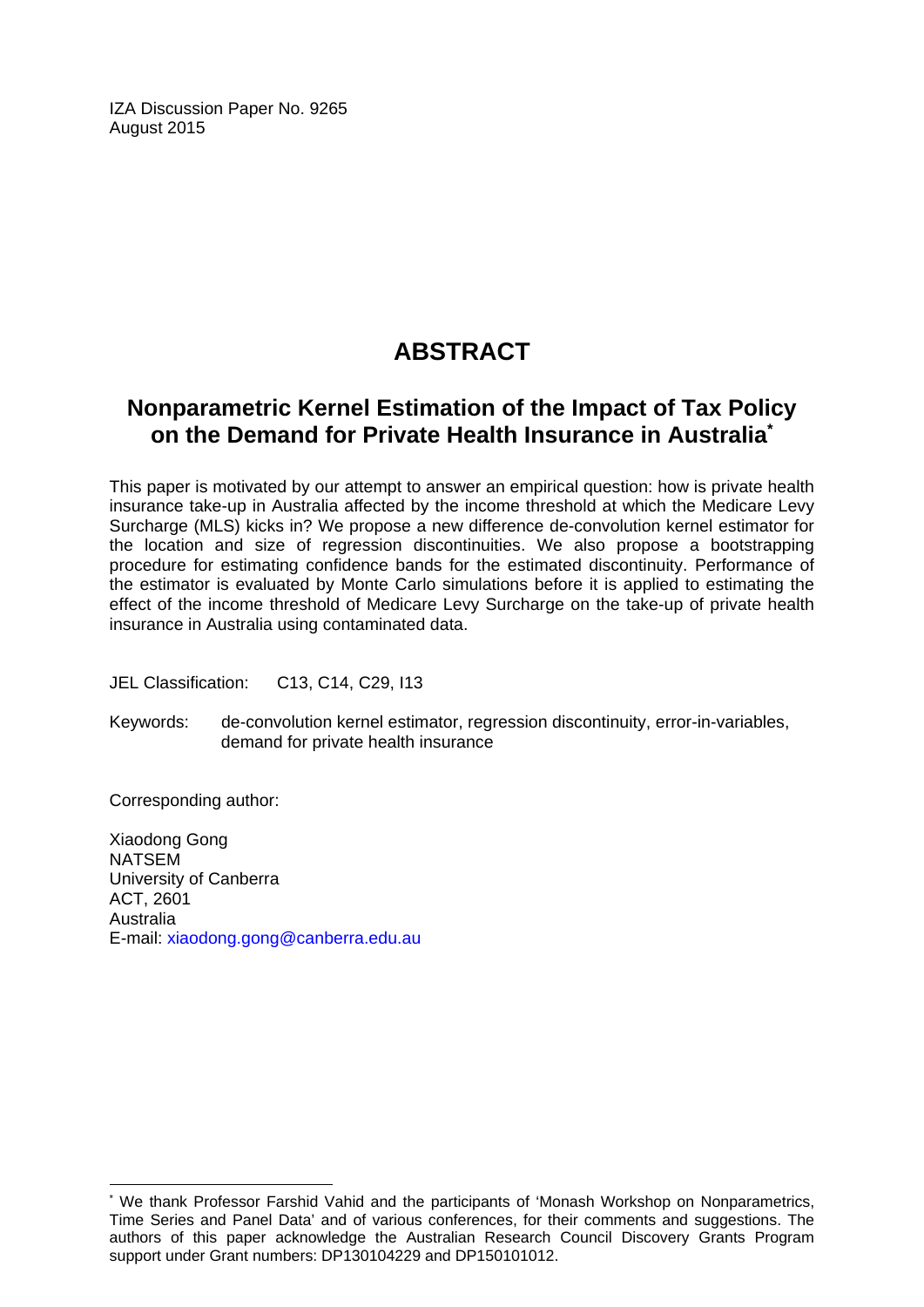### **1 Introduction**

This paper is motivated by our attempt to answer an empirical question: how is private health insurance (PHI) take-up in Australia affected by the income threshold at which the Medicare Levy Surcharge (MLS) kicks in?

In Australia, individuals are liable for MLS, which is 1 per cent of their taxable income, if they do not take-up PHI and their taxable income is above certain threshold. This is in addition to the normal Medicare Levy. For example, for single individuals without a child, the threshold was \$50,000 per annum in the 2003-04 financial year. The purpose of this policy measure was, by encouraging people to join the private health system, to reduce the burden of the public medical system and provide more funding to it. It is expected that this may generate a discontinuity (or a jump) in the take-up rate of the PHI at around the threshold. It is of particular interest to estimate the size of the discontinuity. The size of this discontinuity can be seen as the effect of this policy measure under the standard assumption that individuals from both sides of the discontinuity point in the income distribution are valid treated and control groups. The size of the discontinuity also provides some idea on the price elasticity for the demand of PHI as this policy measure provides a rare exogenous variation in the after-tax price of PHI faced by the individuals.

With suitable data, the size of the discontinuity could be estimated with the standard methods used in economics (see for example, Hahn et al. (2001), Porter (2003), and Lee and Lemieux (2010)). However, the only data that are available to us are contaminated. The data for our empirical case are drawn from a '1% Sample Unit Record File of Individual Tax Returns' for the 2003-04 financial year<sup>1</sup> provided by the Australian Tax Office (ATO). Out of privacy considerations, ATO 'perturbed' the data by adding measurement errors to the income variables. ATO does provide some aspects of the error distribution. Together with some feature of the tax deduction rules, the distribution of the measurement error can be estimated for certain groups of people. ATO also left out the number of children from the data set, which determines the threshold where MLS applies together with income. Answering this seemingly straightforward question appears to be quite a challenge.

To illustrate the problem, suppose the relationship between the explained variable (the take-up of PHI in our case)  $Y_i$  and the regressor (the taxable income in our case)  $X_i$  of individual  $i$  is given by

$$
Y_i = g(X_i) + \eta_i,\tag{1}
$$

where  $q(\cdot)$  is a continuous function except that it has a discontinuity at the location *s* with the size of the discontinuity  $D = g(s+) - g(s-)$  unknown; the location of

<sup>1</sup>Australian Financial year is from 1 July to 30 June.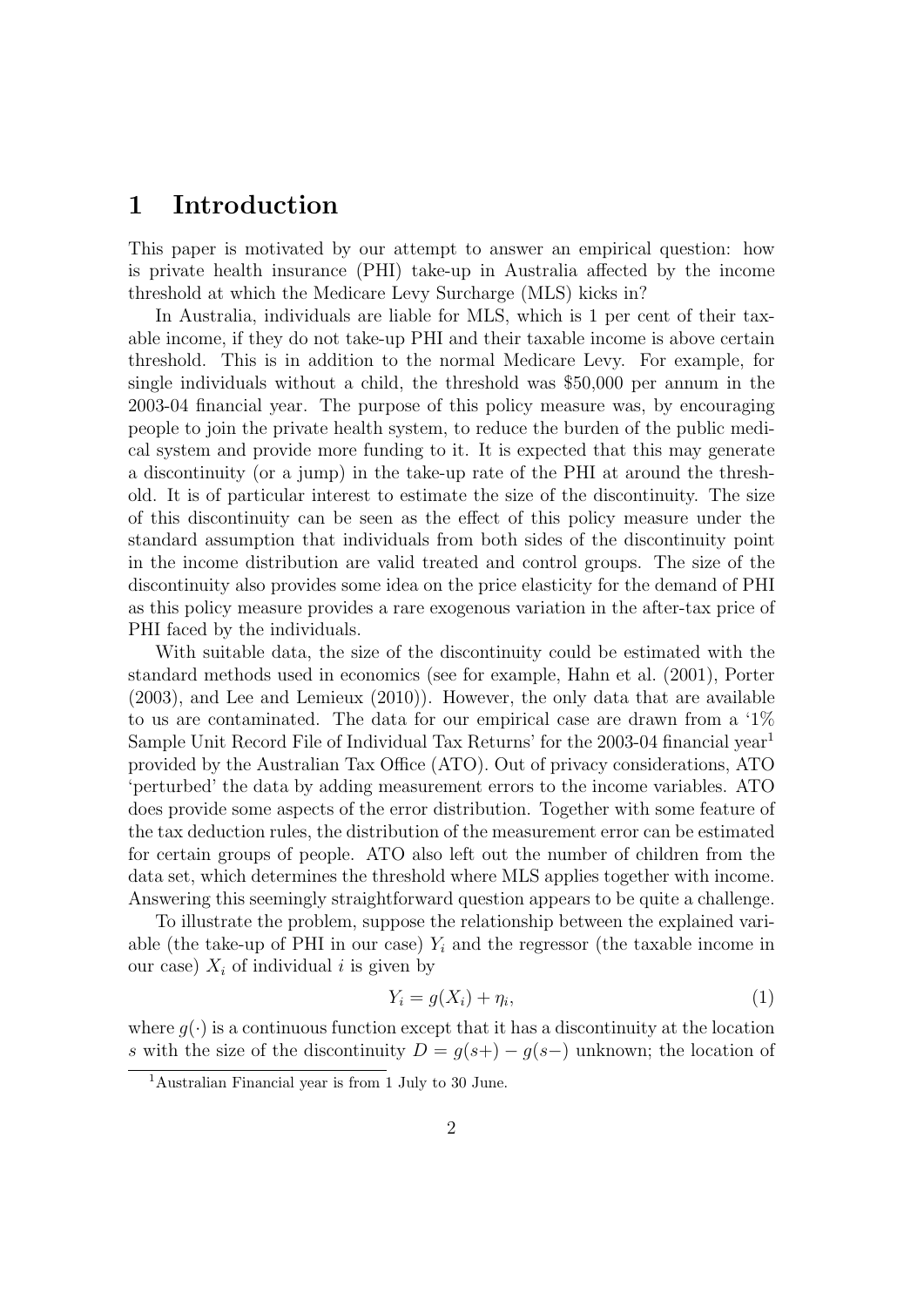the discontinuity *s* is either known or unknown (in our case, it is known); and the error term  $\eta_i$  is uncorrelated with  $X_i$ .

Suppose also that we only have a sample of *n* observations:  $\chi = \{Z_i, Y_i\}$ ,  $i = 1, \ldots, n$ , where  $Z_i$  is an error-ridden regressor variable

$$
Z_i = X_i + \epsilon_i,\tag{2}
$$

where  $\epsilon_i$  is the measurement error with a known distribution and uncorrelated with  $X_i$  and  $\eta_i$ . The aim is to recover the size of the discontinuity *D*.

A vast literature provides consistent estimators for either the cases when there is no discontinuity  $(D = 0)$  or the cases without measurement errors  $\epsilon$  in the regressor, but we find no satisfactory, ready-to-use methods in the literature to deal with the complicated case when both of them are present.

Without measurement errors in the regressor ( $\epsilon_i \equiv 0$ ), the unknown regression function with a discontinuity (or a finite number of discontinuities) at known locations is usually estimated by fitting smooth curves to the left and right of the discontinuity using traditional nonparametric techniques.<sup>2</sup>

If the locations are unknown, they have to be detected first. This can be done using a range of estimators proposed in a few related literatures such as changepoint detection, edge detection and image reconstruction (see Qiu (2005) for a review of these techniques). A range of kernel based estimators are available, for example, Müller (1992); Hall and Titterington (1992); Wu and Chu (1993a,b,c); Gijbels et al. (1999); Gijbels and Goderniaux (2004); and Gijbels et al. (2004), among others.<sup>3</sup> Most of these estimators use some form of the first-order gradients of the function to diagnose and estimate the discontinuity. For example, the one proposed by M¨uller (1992) explores the difference of the two one-sided Nadaraya-Watson estimators; while Gijbels et al. (1999) use the first order derivatives *g ′* as the diagnostic function.

Without discontinuity  $(D = 0)$  but with measurement errors, conventional parametric and nonparametric regression techniques to recover the unknown function *g* are no longer valid. A continuous *g* can be estimated with alternative methods including SIMEX method (see Stefanski and Cook (1995)) and the socalled de-convolution kernel estimator proposed by Fan and Truong (1993) (see Delaigle and Meister (2007) for more references and Carroll et al. (2006) for an extensive literature review). Again, we focus on the de-convolution kernel-based estimator of Fan and Truong (1993). The estimator, which is a transformation of

<sup>&</sup>lt;sup>2</sup>Alternatively, Kang et al. (2000) propose to estimate *g* using adjusted data  $Y_i - \hat{D}$  in error-free cases.

<sup>3</sup>Other types of estimators such as local polynomial, spline-based, or wavelet-based are also studied extensively. See Gijbels and Goderniaux (2004) for a list of references.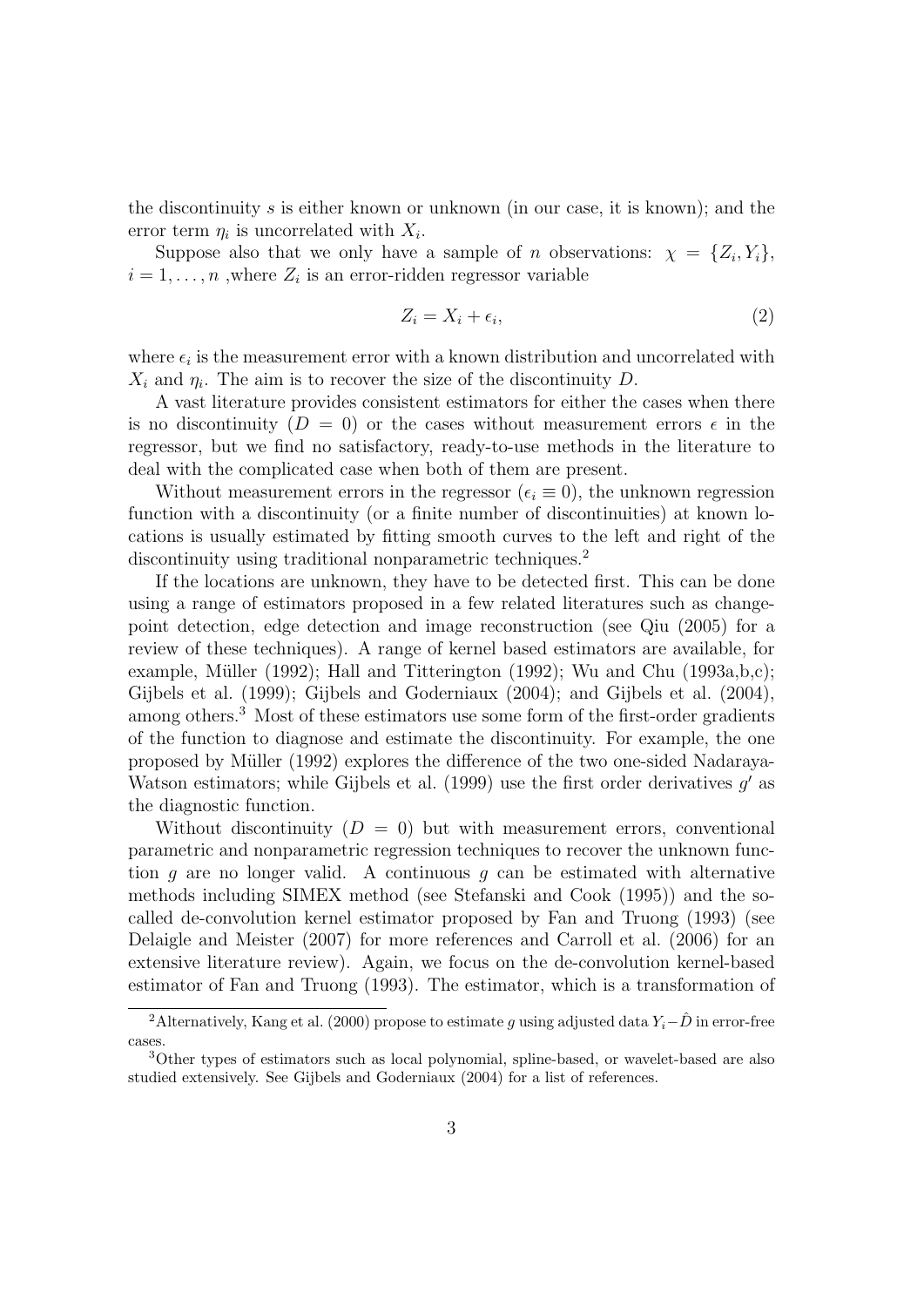traditional kernel estimators using Fourier inversion, is closely related to the deconvolution kernel density estimators such as Carroll and Hall (1988), Fan (1991) and Stefanski and Carroll (1990). We will describe the estimator briefly in the next section.

Estimators for density with discontinuities in presence of measurement errors have been discussed in the literature. For example, Delaigle and Gijbels (2006b) and Delaigle and Gijbels (2006a) propose an estimator based upon the first-order derivatives of the de-convolution kernel density estimator. Yet, to our knowledge, similar estimators in the context of regressions are rare in the literature. Kang et al. (2015) is the only other such paper known to us. In Kang et al. (2015), we tried a 'one-step-right' estimator for our case. Noting that a conventional kernel estimator would be biased by the measurement error in the regressor, they first obtain a kernel estimator that is one bandwidth away from the point for estimation. If the point for estimation is the discontinuity point, this estimator will be affected much less by the measurement error. And then, using this estimator as a benchmark, they modify the conventional kernel estimator by penalising those observations that differ from this benchmark. In that method, the distribution of the measurement error is assumed to be unknown.

In this paper, we propose a new de-convolution based estimator when there are discontinuities in the regression function and the regressor is only observed with measurement errors. This is for the cases when we have information on the distribution of the measurement errors. The estimator is adapted from the changepoint estimator in error-free cases.<sup>4</sup> The size of the discontinuity is estimated by the differences of two 'one-sided' de-convolution kernel estimators. We put quotation marks around the word one-sided because in presence of measurement errors, we cannot observe precisely which observations are from the left or right side. The idea is simply to construct the 'one-sided' kernels by weighting observations with the probabilities of them being on one side of the point at which the function is estimated. The performance of the estimator is examined using Monte Carlo simulations. When the exact location of the discontinuities are unknown, the differences of two 'one-sided' de-convolution kernel estimators can be used as the diagnostic function for detecting the discontinuities.

Performance of our estimator, as other de-convolution estimators or those for estimating discontinuity in the error-free cases, depends heavily on the choice of the smoothing parameters, or the bandwidths as we call them in this paper.<sup>5</sup> We use the bootstrap estimator as discussed in Delaigle and Gijbels (2004b,a) to choose

 $4$ See for example Müller (1992), Qiu (1991), Qiu et al. (1991), and Wu and Chu (1993a). Also see Qiu (2005) for a review of the methods.

<sup>5</sup>Discussions can be found in Delaigle and Gijbels (2004b,a) for de-convolution estimators and in Gijbels and Goderniaux (2004) for regression discontinuity in error-free cases.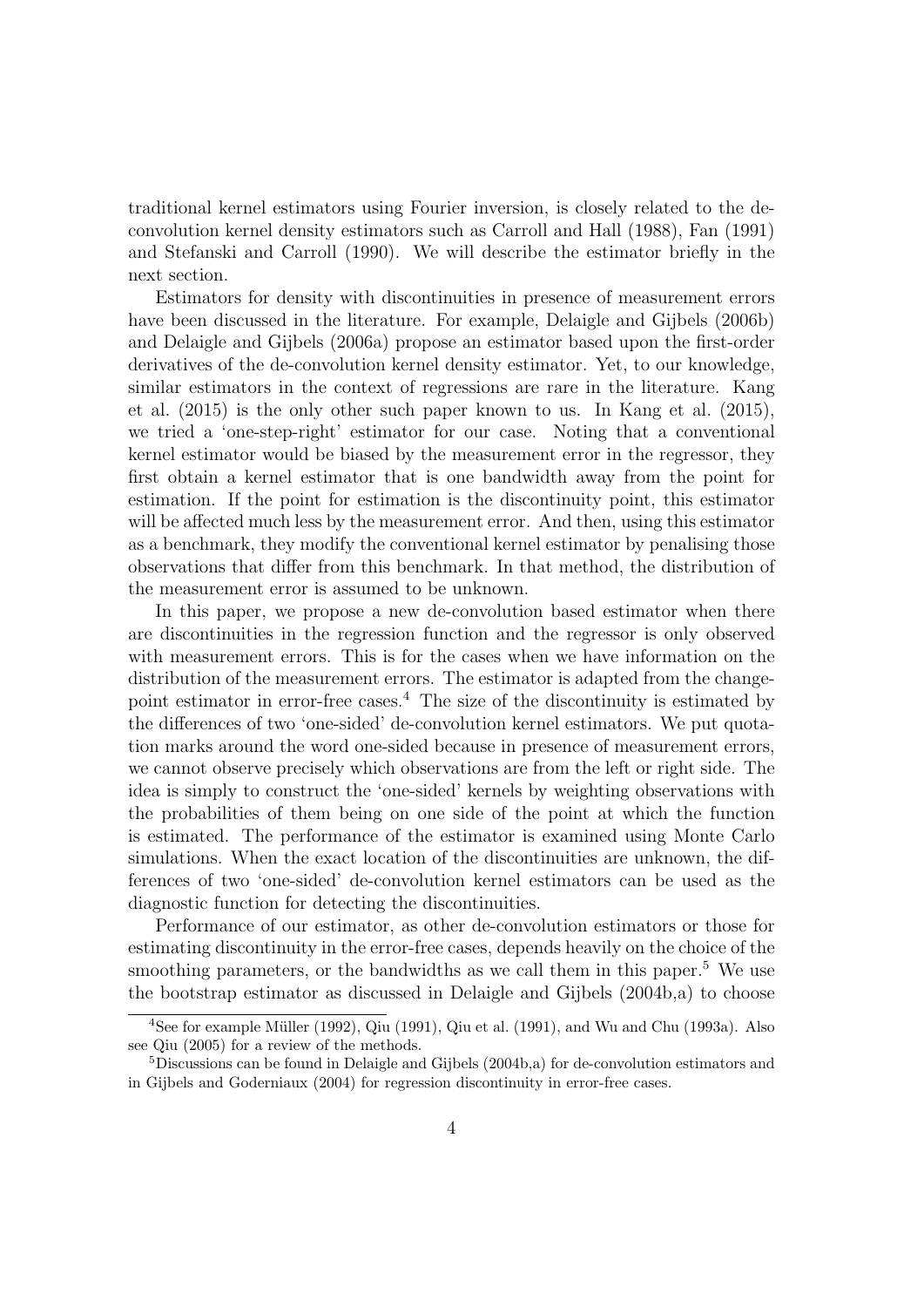the bandwidths. Confidence bands are obtained from bootstrapped samples.

We then use this estimator to estimate the take-up of PHI by single males as a function of taxable income. This is to get a more homogeneous sample in which the income threshold where the MLS applies lies at \$50,000. This is because the threshold where the MLS applies also depends upon number of children lived with the individual. For each child living with the individual, the threshold is lifted by \$3,000. For example, if the individual lived with one child, the threshold would be \$53,000. Restricting the sample to single males minimises the number of households with dependent children.<sup>6</sup>

The rest of the paper is organised as follows. In Section 2, we describe our new point estimator, preceded by a brief summary of the error-free kernel estimator for regression discontinuity and the de-convolution estimator for unknown regression functions from both of which our new estimator is adapted. In Section 2.4 we discuss the issue of bandwidth selection and the bootstrapping procedure for selecting the bandwidth and estimating the confidence bands. Results of Monte Carlo simulations are presented in Section 3. In Section 4 we estimate the effect of MLS on the take-up of PHI in Australian using this estimator. Section 5 gives some concluding remarks.

# **2 A de-convolution Estimator for regression discontinuity**

We first summarise briefly the two estimators that our proposed estimator is based upon and then build up the estimator for regression discontinuity with an errorridden regressor.

### **2.1 Difference kernel estimator for regression discontinuity with an error-free regressor**

Suppose we wish to estimate the discontinuity in *g* using *n* observations  $\{X_i, Y_i\}$ ,  $i =$  $1, 2, \ldots, n$  generated from Equation (1). The idea of this type of change-point estimator is to base inference for change-points on differences of right- and left-sided kernel estimates:

$$
\hat{d}_k(x, h) = \hat{g}_+(x) - \hat{g}_-(x),\tag{3}
$$

 $6$ The sample used in Kang et al. (2015) also includes single women, which may be a likely reason why the estimated discontinuity location appears to be different from \$50,000, the threshold for single persons.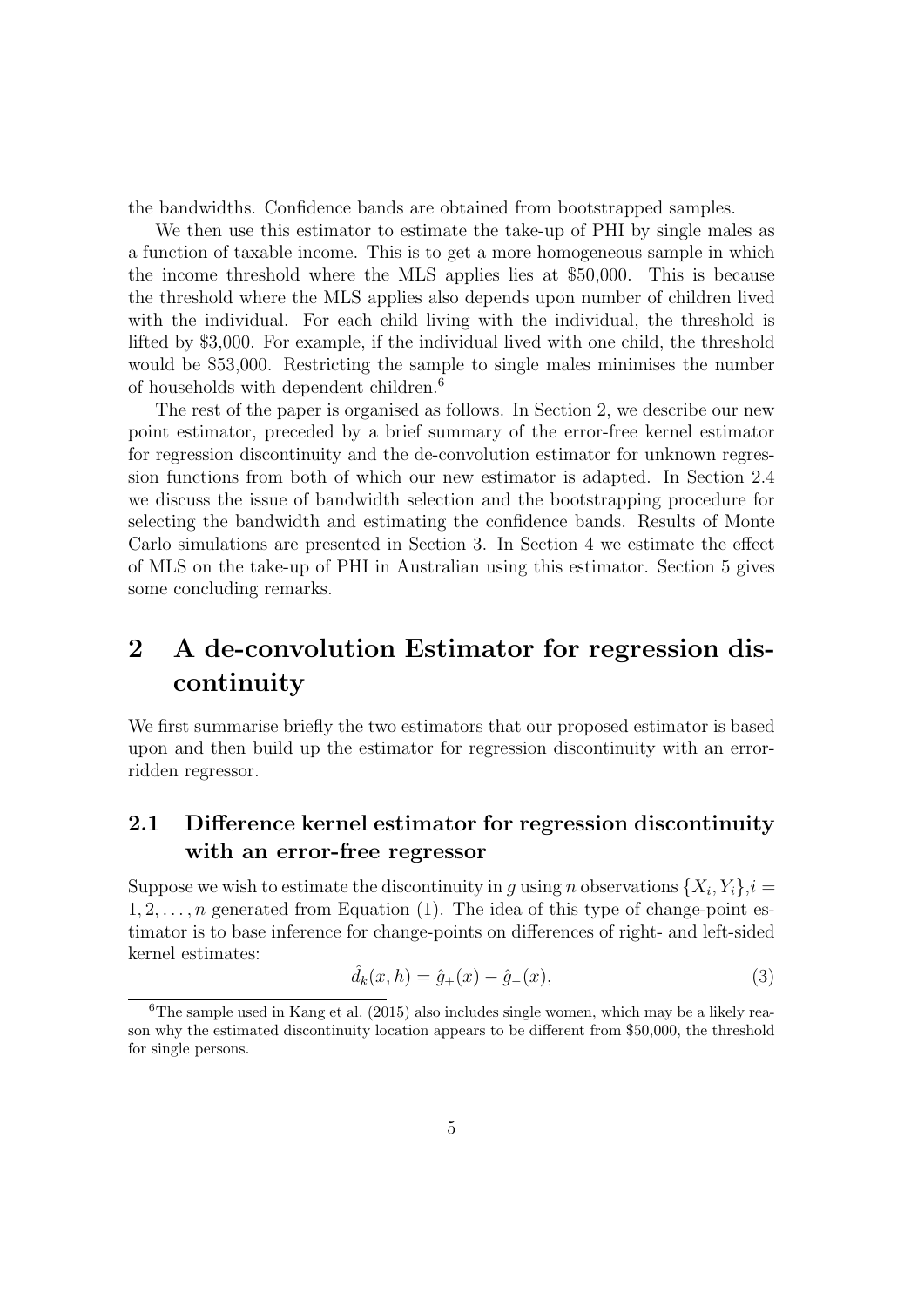where

$$
\hat{g}_{+}(x) = \sum Y_{i} K_{r} \left(\frac{X_{i} - x}{h}\right) / \sum K_{r} \left(\frac{X_{i} - x}{h}\right)
$$

is the right-side Nadaraya-Watson estimator in which  $K_r(\cdot)$  is a kernel function defined over  $[0, 1]$  (the right-hand side of x) which otherwise satisfies the usual conditions for a kernel function; and h is the bandwidth. Hence,  $\hat{g}_+(x)$  is a weighted average of the observations in the right-sided neighborhood  $[x, x + h]$ .  $\hat{q}_-(x)$  and  $K_l(\cdot)$  are similarly defined (thus, the support for  $K_l(\cdot)$  is [−1, 0]). It can be shown that  $\hat{d}_k(x, h)$  is a consistent estimator of  $g_+(x) - g_-(x)$  for all continuous and discontinuous points. When the location of the discontinuity is known, the size of the discontinuity is estimated by

$$
\hat{D} = \hat{d}_k(s, h). \tag{4}
$$

When the location is unknown, both the location and the size of the discontinuity are consistently estimated by

$$
\hat{s} = \arg\max_{x \in [S_0, S_1]} \hat{d}_k(x, h),\tag{5}
$$

and

$$
\hat{D} = \hat{d}_k(\hat{s}, h). \tag{6}
$$

Qiu et al. (1991) label it as the 'difference kernel estimator'. Also see Qiu (2005) for more details of this estimator. When the locations of discontinuity are unknown, other forms of first-order derivative estimators can also be used in place of  $\hat{d}_k(x, h)$  as the diagnostic function such as the first-order kernel estimator and difference local polynomial estimators.<sup>7</sup> Once the location of the discontinuity is identified, the continuous parts of the function on each side of the discontinuity can be recovered separately with nonparametric techniques using observations of that side only.

### **2.2 De-convolution kernel estimator for continuous regressions with an error-ridden regressor**

Suppose, we wish to estimate *g* in Equation (1) but with  $D = 0$  (that is, without discontinuity), and instead of  $X_i$  we only observe *n* observations  $\{Z_i, Y_i\}$ ,  $i =$  $1, 2, \ldots, n$  where  $Z_i$  is generated from Equation (2). In this case, the traditional

<sup>7</sup>Gijbels et al. (1999) noted that identifying the discontinuity by simply searching the diagnostic function for its maximum might be problematic. In this paper, we forego the discussion on this potential identification issue and leave it for future work.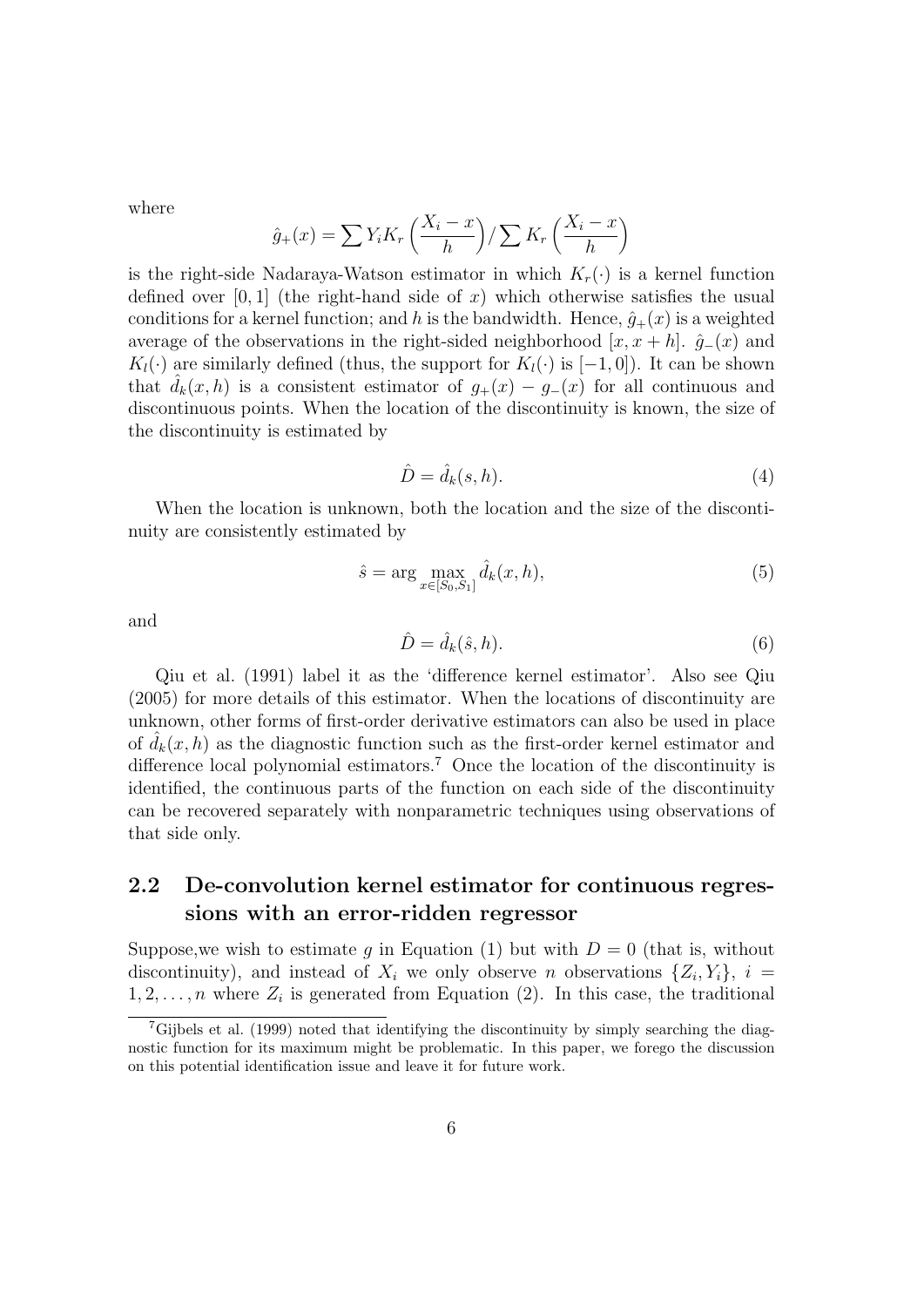nonparametric techniques have to be modified to do the job. Fan and Truong (1993) propose the following de-convolution estimator:

$$
\hat{g}^d(x) = \sum Y_j K^* \left(\frac{x - Z_j}{h_d}\right) / \sum K^* \left(\frac{x - Z_j}{h_d}\right) \tag{7}
$$

$$
= \frac{1}{nh_d} \sum Y_j K^* \left(\frac{x - Z_j}{h_d}\right) / \hat{f}_n(x) \tag{8}
$$

where  $K^*$ , is the de-convoluted kernel, given by,

$$
K^*(u) = \frac{1}{2\pi} \int_{-\infty}^{+\infty} \exp^{-itu} \Phi_K(t) / \Phi_\epsilon(t/h_d) dt,
$$
\n(9)

with  $\Phi_L$  being the characteristic function of variable *L*;  $h_d$  the bandwidth; and  $f_n(x)$  the de-convolution kernel estimator of the density of x. This estimator makes use of the property that the Fourier Transform of the convolution of two distributions is the product of those of the two distributions. It has been shown that it is consistent under mild regularity conditions. See Fan and Truong (1993) for more details of the estimator.

Unlike in the error-free cases, performance of the estimator depends upon the choice of the kernel functions that satisfy certain regularity conditions. Following the discussion in Delaigle and Hall (2006), we use the second-order kernel in this paper. It is defined as  $K_2(x) = 48 \cos x \{1 - 15x^{-2}\} / (\pi x^4) - 144 \sin x \{2 - 5x^{-2}\} / (\pi x^5)$ with characteristic function given by  $(1 - t^2)^3 I_{[-1,1]}(t)$ .

### **2.3 A difference de-convolution kernel estimator for regression discontinuity with an error-ridden regressor**

When both regression discontinuity and errors in the regressor are present, it becomes more complicated.

We need to combine these two estimators and find an analog of the difference kernel estimator in the de-convolution context. $8$  The key issue is how to construct the one-sided de-convolution kernel.

Our idea is quite simple. Since we do not observe the exact locations of the observations in *x*, the one-sided kernels cannot be constructed from the observations

<sup>8</sup>Of cause one could use the first derivative of the de-convolution kernel estimator as the diagnostic function, but we find it does not perform as well as the difference de-convolution kernel estimator we are proposing, perhaps because of an even slower convergence of the derivative estimator.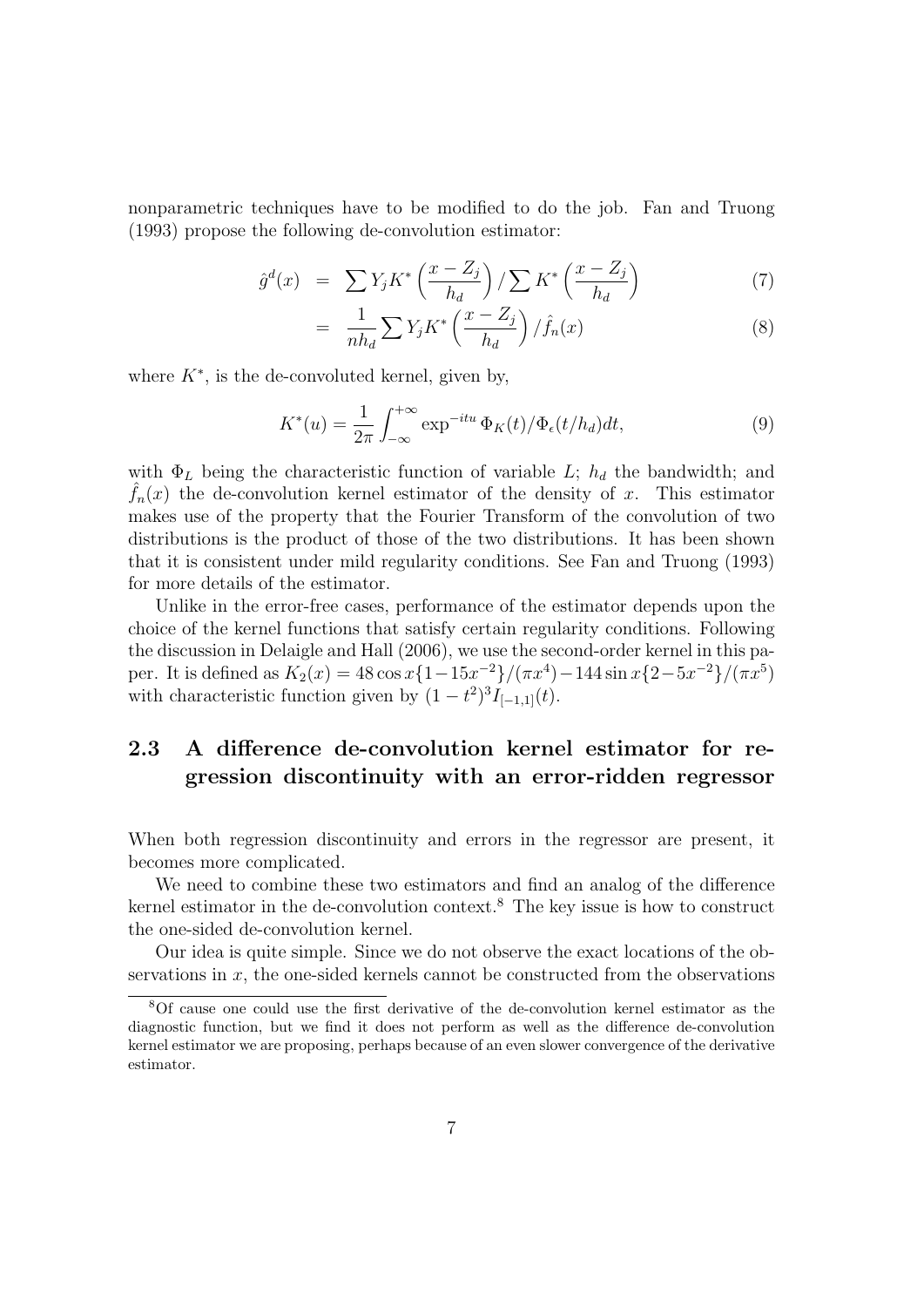from that side. However, with the knowledge of the error distribution, the conditional distribution  $X_i | Z_i$  can be estimated so that the probability for the true regressor of each observation to be in each side of a particular estimated point can be calculated. Then, the 'one-sided' kernel estimator can be constructed by weighting the standard de-convolution kernel estimator (7) with the probability for the observation to be on that side of the point at which the function is calculated.

Suppose again that we wish to identify  $D \neq 0$  in Equation (1) but only *n* observations of  $\{Z_i, Y_i\}$  observed. Assume that *x* has a smooth density function  $f_X(x)$  which is non-zero almost everywhere over its support; and that the error  $\epsilon$ has a density function  $f_{\epsilon}$  with a characteristic function  $\Phi_{\epsilon}(t) \neq 0$ . We construct the 'one-sided' de-convolution kernel estimators of *g* as follows.

The right-sided kernel estimator is given by

$$
\hat{g}_r^d(x) = \sum Y_j K_r^* \left(\frac{x - Z_j}{\tilde{h}_d}\right) / \sum K_r^* \left(\frac{x - Z_j}{\tilde{h}_d}\right),\tag{10}
$$

where

$$
K_r^*(u) = \hat{w}_i^r(x)K^*(u),\tag{11}
$$

 $K^*(u)$  is the same as in (9) and the weight  $\hat{w}_i^r(x)$  is given by

$$
\hat{w}_i^r(x) = \frac{\int_{-\infty}^{Z_i - x} \hat{f}_X(Z_i - \epsilon) f_{\epsilon}(\epsilon) d\epsilon}{\int_{-\infty}^{+\infty} \hat{f}_X(Z_i - \epsilon) f_{\epsilon}(\epsilon) d\epsilon}
$$
\n(12)

$$
= \int_{-\infty}^{Z_i - x} \frac{\hat{f}_X(Z_i - \epsilon) f_{\epsilon}(\epsilon)}{\hat{f}_Z(Z_i)} d\epsilon \tag{13}
$$

$$
= \quad \hat{Prob}\{X_i > x|Z_i\},\tag{14}
$$

where  $f_{\epsilon}$  is assumed to be known and  $\hat{f}_X(\cdot)$  can be calculated using the standard de-convolution kernel density estimator (8).

When  $\epsilon$  has a discrete distribution, the integrals are replaced by sums and the calculations can be simpler. For example, suppose  $\epsilon$  takes  $K$  values  $\epsilon_k$  ( $k =$  $1, \ldots, K$ , with  $p_k$  the probability associating with each point, then the weights can be calculated relatively straightforwardly as

$$
\hat{w}_i^r(x) = \frac{\sum_{Z_i - \epsilon_j > x} \hat{f}_X(Z_i - \epsilon_j) * p_j}{\sum_{\text{all } s} \hat{f}_X(Z_i - \epsilon_s) p_s}.
$$

The left-sided kernel estimator is similarly defined as

$$
\hat{g}_l^d(x) = \sum Y_j K_l^* \left(\frac{x - Z_j}{\tilde{h}_d}\right) / \sum K_l^* \left(\frac{x - Z_j}{\tilde{h}_d}\right),\tag{15}
$$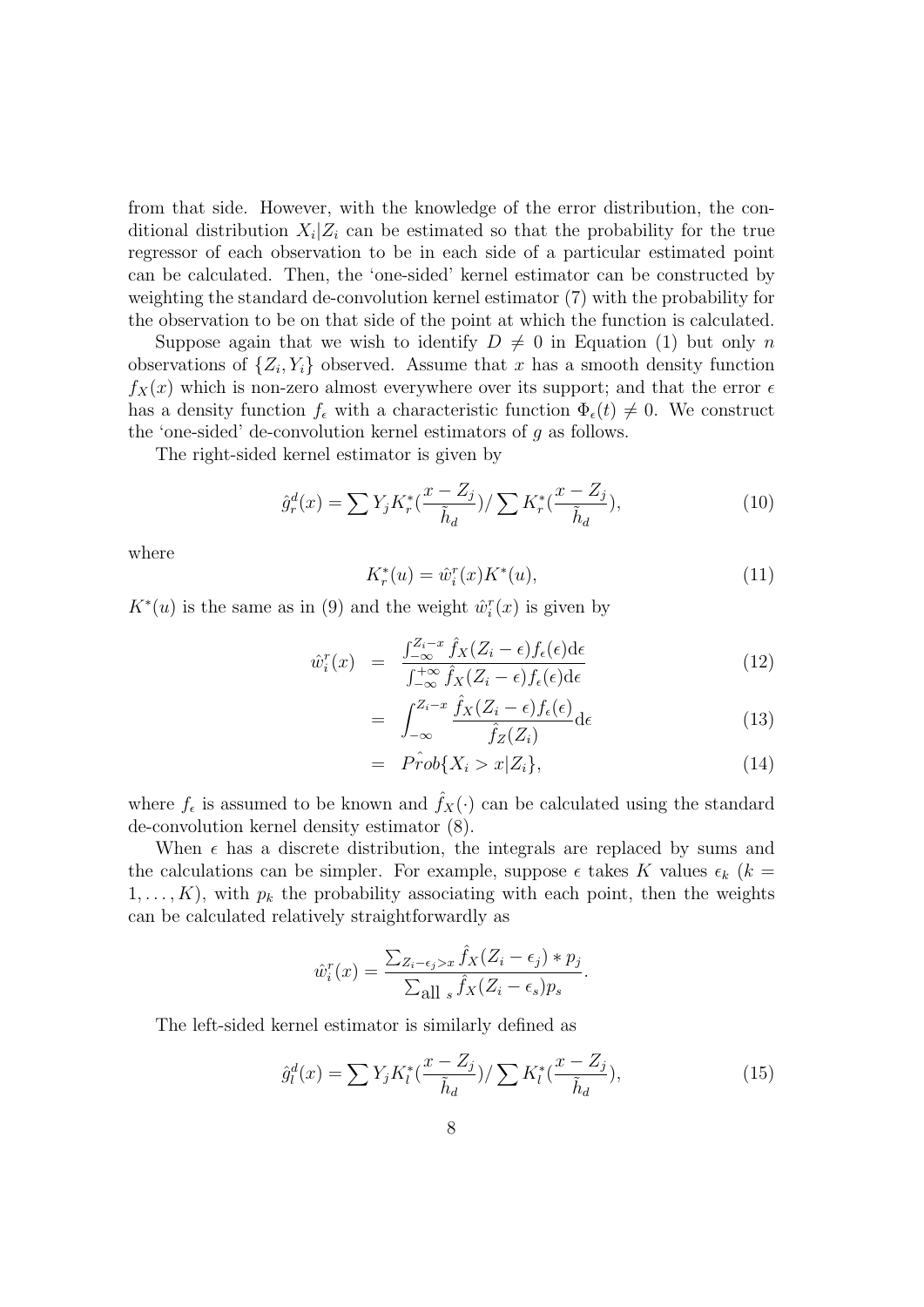with

$$
K_l^*(u) = \hat{w}_i^l(x)K^*(u),
$$

where  $\hat{w}_i^l(x) = 1 - \hat{w}_i^r(x)$ . Note that the bandwidth for the one-sided kernel estimators may be different from  $h_d$ , the one for estimating the density function.

#### **2.3.1 When the location of the discontinuity is known**

With  $\hat{g}_r^d(\cdot)$  and  $\hat{g}_l^d(\cdot)$  in hands, an estimator of the size of discontinuity at a known point *s* can be defined in the similar fashion of (3) as:

$$
\hat{d}_d(s, \tilde{h}_d) = \hat{g}_r^d(s) - \hat{g}_l^d(s) \tag{16}
$$

As is usually the case (and also to construct the confidence intervals for the discontinuity when the location is unknown), the calculation is done conditional on a set of equally spaced design points over a closed interval of X. Let  $x_j$  denote such a design point where  $j = 1, \ldots, S$  is the index of the design points.

#### **2.3.2 When the location of the discontinuity is unknown**

If the location of the discontinuity *s* is unknown, the function  $\hat{d}_d(.\, \tilde{h}_d)$  is used as the diagnostic function. The location and the size of the discontinuity can be identified by searching the maximum of  $\hat{d}_d(x, \tilde{h}_d)$  over  $[S_0, S_1]$ :

$$
\hat{s}_d = \arg\max_{x_j \in [S_0, S_1]} \hat{d}_d(x, \tilde{h}_d),\tag{17}
$$

which corresponds to an index  $\hat{j}_s$ ; and

$$
\hat{D}_d = \hat{d}_d(\hat{s}_d). \tag{18}
$$

We follow the convention of Qiu et al. (1991) and call it as the 'difference de-convolution kernel estimator'.

Once *s* is estimated, *g* can be estimated separately for points at each side of the discontinuity:  $x < \hat{s}_d$  and  $x > \hat{s}_d$ , respectively. Here we need to use the same trick of weighting kernel of each observation *i* by  $\hat{w}_i^r(\hat{s}_d)$  and  $\hat{w}_i^l(\hat{s}_d)$  to estimate  $\hat{g}_{sr}^d \equiv \hat{g}^d(x|x > \hat{s}_d)$  and  $\hat{g}_{sl}^d \equiv \hat{g}^d(x|x < \hat{s}_d)$ , respectively. Note that the weights are relative to the discontinuity point so that  $\hat{g}_{sr}^d$  and  $\hat{g}_{sl}^d$  are still 'two-sided' kernel estimators in the sense that observations from both sides of *x* are used. The bandwidths used for  $\hat{g}_{sr}^d$  and  $\hat{g}_{sl}^d$ , denoted as  $h_{dr}$  and  $h_{dl}$ , can be different from  $h_d$ ,  $\tilde{h}_d$ , and from each other.

The procedure can be summarised as follows: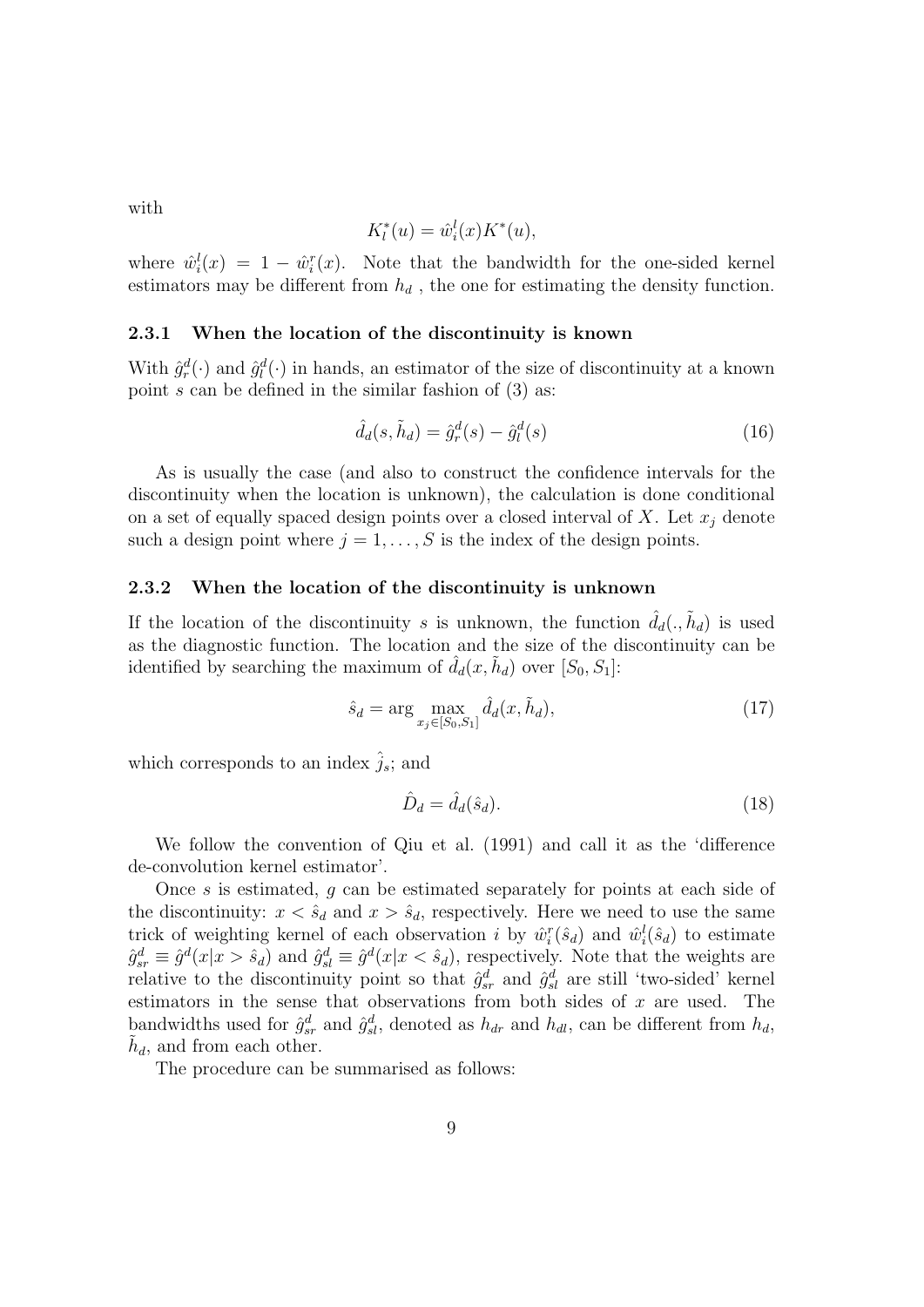- Step 1: Estimate  $\hat{f}_X$  using (8) from which  $w_i^r(x)$  can be calculated using  $(12)$ ;
- Step 2: Construct  $\hat{g}_r^d(x)$  and  $\hat{g}_l^d(x)$  using (10) and (15);
- Stem 3: If *s* is known,  $\hat{D}_d$  can be estimated using (18); if *s* is unknown, estimate  $\hat{s}_d$  and  $\hat{D}_d$  using (17) and (18), respectively;
- Step 4: Obtain  $\hat{g}_{ir}^d$ , the estimates of *g*, by estimating  $\hat{g}_{sr}^d$  and  $\hat{g}_{sl}^d$  around  $\hat{s}_d$  separately using de-convolution kernels weighted by  $\hat{w}_i^r(\hat{s}_d)$  and  $\hat{w}_i^l(\hat{s}_d)$ , respectively.

#### **2.3.3 Choosing the bandwidths**

As mentioned earlier, selecting appropriate bandwidths (or smoothing parameters) is crucial for the performance of de-convolution estimators. This is one of the main drawbacks of this kind of estimators. Various methods have been proposed for a continuous function. See for example, Delaigle and Gijbels (2004a). and Delaigle and Gijbels (2004b). We choose the bandwidths using a bootstrapping procedure for a continuous function which minimise the Asymptotic Mean Integrated Square of Error (AMISE), as those proposed by Delaigle and Gijbels (2004a).

#### **2.4 Estimating the confidence bands of the discontinuity when the location is unknown**

The confidence bands of the discontinuity location is obtained using a bootstrapping procedure. We draw with replacements *R* bootstrap samples from the original dataset. For each of these *R* samples, we obtain estimated discontinuity location  $\hat{s}^r$ ,  $r = 1, \ldots R$ . A confidence interval of *s* is then constructed from the empirical distribution of  $\{\hat{s}^1, \ldots, \hat{s}^R\}$ . Specifically, for a given significance level  $\alpha \in (0,1)$ , a 100(1 –  $\alpha$ )% confidence interval for *s* is defined to be  $(\hat{s}_{R,\alpha/2}, \hat{s}_{R,1-\alpha/2})$ , where  $\hat{s}_{R,\alpha/2}$  and  $\hat{s}_{R,1-\alpha/2}$  are the  $(\alpha/2)100\%$ -th and  $(1-\alpha/2)100\%$ -th percentiles of the bootstrapped distribution of  $\{\hat{s}^1, \ldots, \hat{s}^R\}$ .

### **3 Monte Carlo Simulations**

To evaluate the performance of the estimator, we conduct Monte Carlo simulations for a setting  $\{y, x, z\}$  that is close to our empirical study. Specifically, the dependent variable *y* is a binary variable with the probability of  $y = 1$  is given by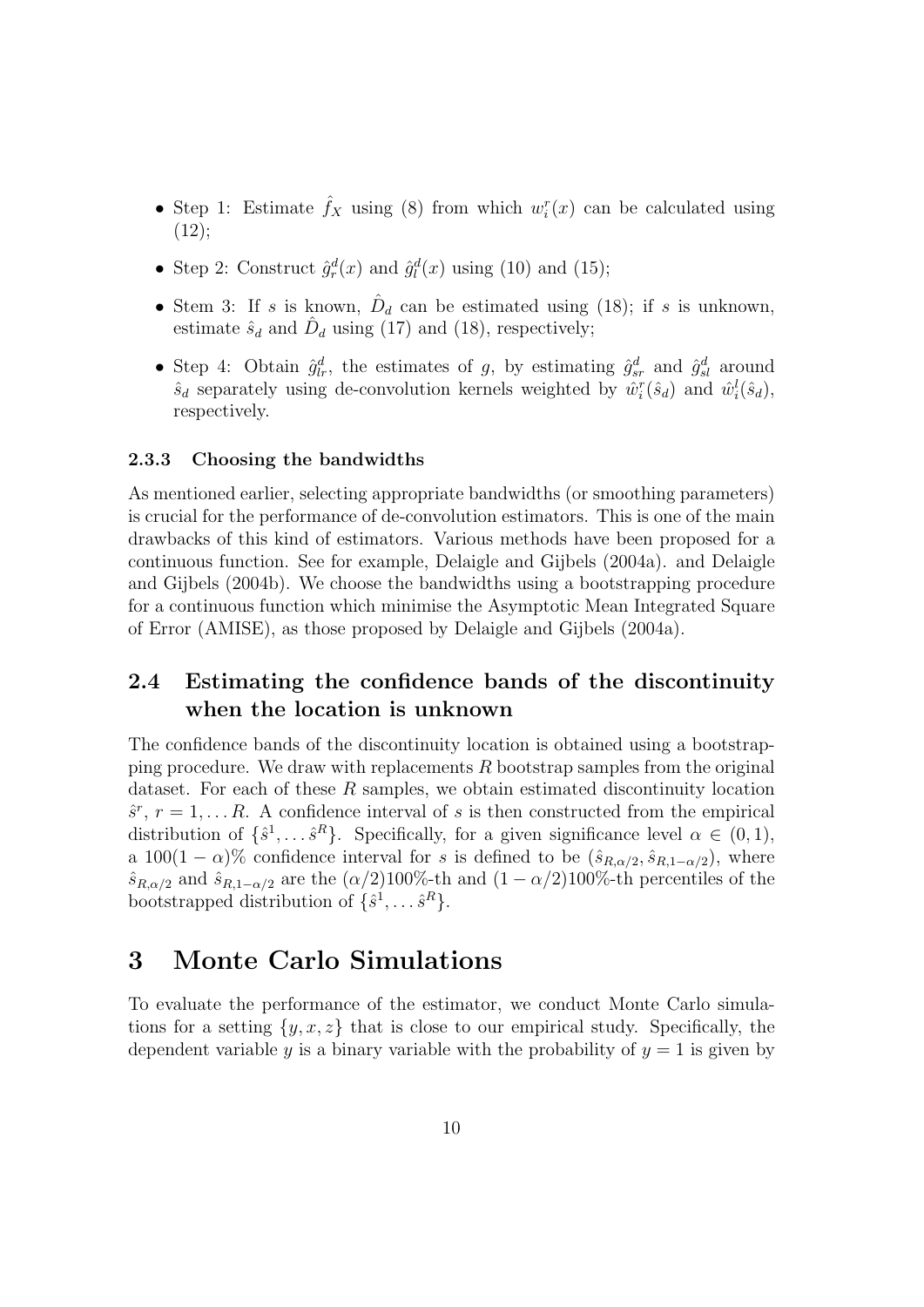a logistic function where

$$
Prob\{y = 1|x\} = \frac{\exp(x/4 + 0.8I(x > 1.0))}{\exp(x/4 + 0.8I(x > 1.0)) + 1},
$$

$$
x \sim N(0, 1)
$$

$$
Z = x + \epsilon
$$

where  $\epsilon$  follows a two-point distribution. This setting is similar to many empirical cases encountered in economics including ours. We chose a normally distributed *x* that has a variable density over its support and a discontinuity at a point that has different density to its left and right.

The two-point distribution of the error term simplifies the calculation a lot. First of all, for this distribution, the characteristic function  $\Phi_{\epsilon}$  in (9) is simply  $\cos(t\sigma_{\epsilon}/h)^{9}$ . Secondly, the weights can be calculated as

$$
\hat{w}_i^r(x) = \begin{cases} 0, \text{ if } Z_i < x - \sigma_{\epsilon};\\ \frac{\hat{f}_X(Z_i + \sigma_{\epsilon})}{\hat{f}_X(Z_i - \sigma_{\epsilon}) + \hat{f}_X(Z_i + \sigma_{\epsilon})}, \text{ if } Z_i \in [x - \sigma_{\epsilon}, x + \sigma_{\epsilon}];\\ 1, \text{ if } Z_i > x + \sigma_{\epsilon}; \end{cases}
$$

Thirdly, to calculate the function to the two sides of the estimated discontinuity point,  $\hat{g}_{sr}^d$  and  $\hat{g}_{sl}^d$ , the sample can be partitioned into the one that  $Z_i > \hat{s}_d - \sigma_{\epsilon}$ and  $Z_i < \hat{s}_d + \sigma_{\epsilon}$ . The observations within the neighbourhood of  $[\hat{s}_d - \sigma_{\epsilon}, \hat{s}_d + \sigma_{\epsilon}]$ are then weighted using  $\hat{w}_i^r(\hat{s}_d)$  which is again easy to calculate.

Finally, the residuals can now be calculated as

$$
\tilde{\eta}_i = Y_i - \{\hat{g}_{lr}^d(Z_i - \sigma_{\epsilon})\hat{Proj}(X_i = Z_i - \sigma_{\epsilon}|Z_i\} + \hat{g}_{lr}^d(Z_i + \sigma_{\epsilon})\hat{Proj}(X_i = Z_i + \sigma_{\epsilon}|Z_i\}.
$$
\n
$$
= Y_i - \{\frac{\hat{g}_{lr}^d(Z_i - \sigma_{\epsilon})\hat{f}_X(Z_i - \sigma_{\epsilon})}{\hat{f}_X(Z_i - \sigma_{\epsilon})} + \frac{\hat{g}_{lr}^d(Z_i + \sigma_{\epsilon})\hat{f}_X(Z_i + \sigma_{\epsilon})}{\hat{f}_X(Z_i - \sigma_{\epsilon})} + \hat{f}_X(Z_i - \sigma_{\epsilon}) + \hat{f}_X(Z_i + \sigma_{\epsilon})}.
$$
\n
$$
= Y_i - \{\hat{g}_{lr}^d(Z_i - \sigma_{\epsilon})\hat{w}_i^l(Z_i - \sigma_{\epsilon}) + \hat{g}_{lr}^d(Z_i + \sigma_{\epsilon})\hat{w}_i^r(Z_i + \sigma_{\epsilon})\}.
$$

We conducted a few sets of simulations with two different sample sizes and with  $\sigma_{\epsilon}$  taking two different values, both with the location of the discontinuity assumed to be known and unknown. In Table 1, we present the Mean Integrated Squares of Errors (MISE) of 200 samples of these simulations. And in Figures 1 and 2, where

<sup>&</sup>lt;sup>9</sup>This characteristic function contains isolated points over its support at  $(2k+1)/2\pi$ ,  $k=$  $\dots$ , −1, 0, 1,  $\dots$ , when the bandwidth *h* becomes too small relative to  $\sigma_{\epsilon}$ . In such cases, deconvolution estimators can still be consistent with some treatment at those points. This appears not an issue when  $\sigma_{\epsilon}$  is small relative to the standard deviation of the true regressor, which is the case for most of the empirical applications.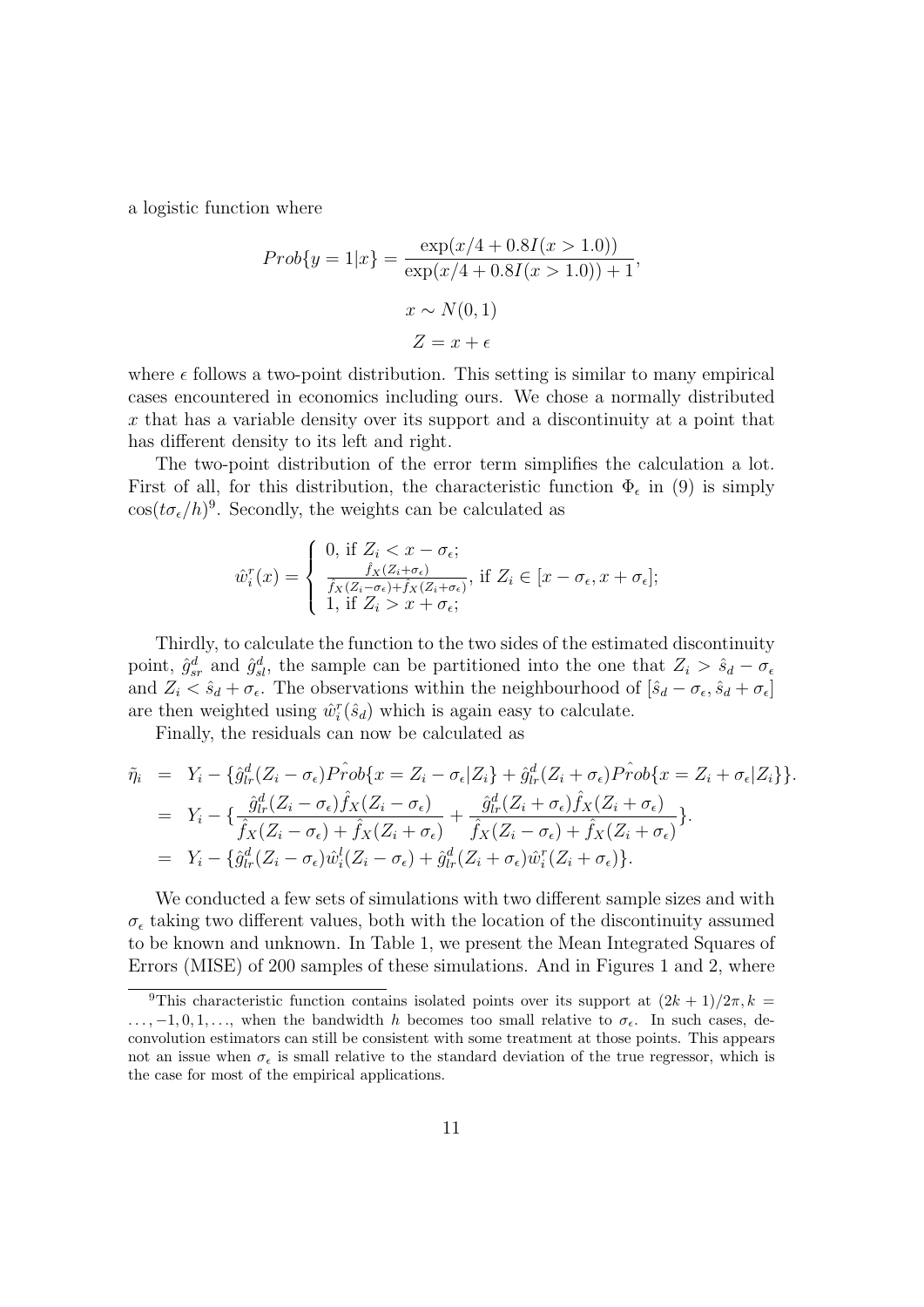we plot the distributions of the location and the size of the discontinuity. The bandwidth  $\tilde{h}_d$  is chosen by the method described above. The results show that the estimates are centered around their true values, and the estimator performs reasonably well for samples of 3,000 observations. But the MISE's for a sample of 1,000 observations can still be quite substantial. This means that the convergence is quite slow and sample size needs to be quite large for the estimator to work. This is one of the main drawbacks of this estimator. Nevertheless, it is expected because both the noise in the structure equation and the measurement errors contribute to the estimation errors. In addition, when the location is unknown, the MISE's of the location are also affected by the variance of the measurement errors. When the variance of the measurement errors become larger, the location is less accurately estimated. It can be seen that estimated locations are estimated more accurately than the size. This is also because of the noise in the function of the simulations. Figure 3 presents the estimates, from a sample of 3,000 observations, of the function and the discontinuity location, together with its confidence intervals. For this sample, the confidence bands of the location is [0*.*947*,* 1*.*281], and that of the size is [0*.*132*,* 0*.*229].

[Table 1 goes here] [Figure 1 goes here] [Figure 2 goes here] [Figure 3 goes here]

### **4 Empirical Application**

#### **4.1 Background**

The purposes of introducing private health insurance in Australia were to give consumers more choices and take pressures off the public medical system. However, the take-up rate by Australians was very low to start with. Since the introduction of PHI in 1984, it has been in decline towards the end of 1990s (when the take-up was only 31 per cent) until a series of policies were introduced. 1) In 1997, the Private Health Insurance Incentives Scheme (PHIIS) was introduced, which imposes a the MLS (a tax levy) on high-income taxpayers who do not have private insurance and provides a means-tested subsidy schedule for low-income earners who purchase; 2) In 1999, a 30% tax rebate on private insurance premium was introduced for all PHI policies and the means-tested component under PHIIS was replaced; and 3) in 2000, Life Time Health Cover (LHC), a system of entry-age ratings in which a premium surcharge of 2 percent is charged for every year that the initial purchase is delayed after age 30. Between 1997-1998 and 2007-2008, the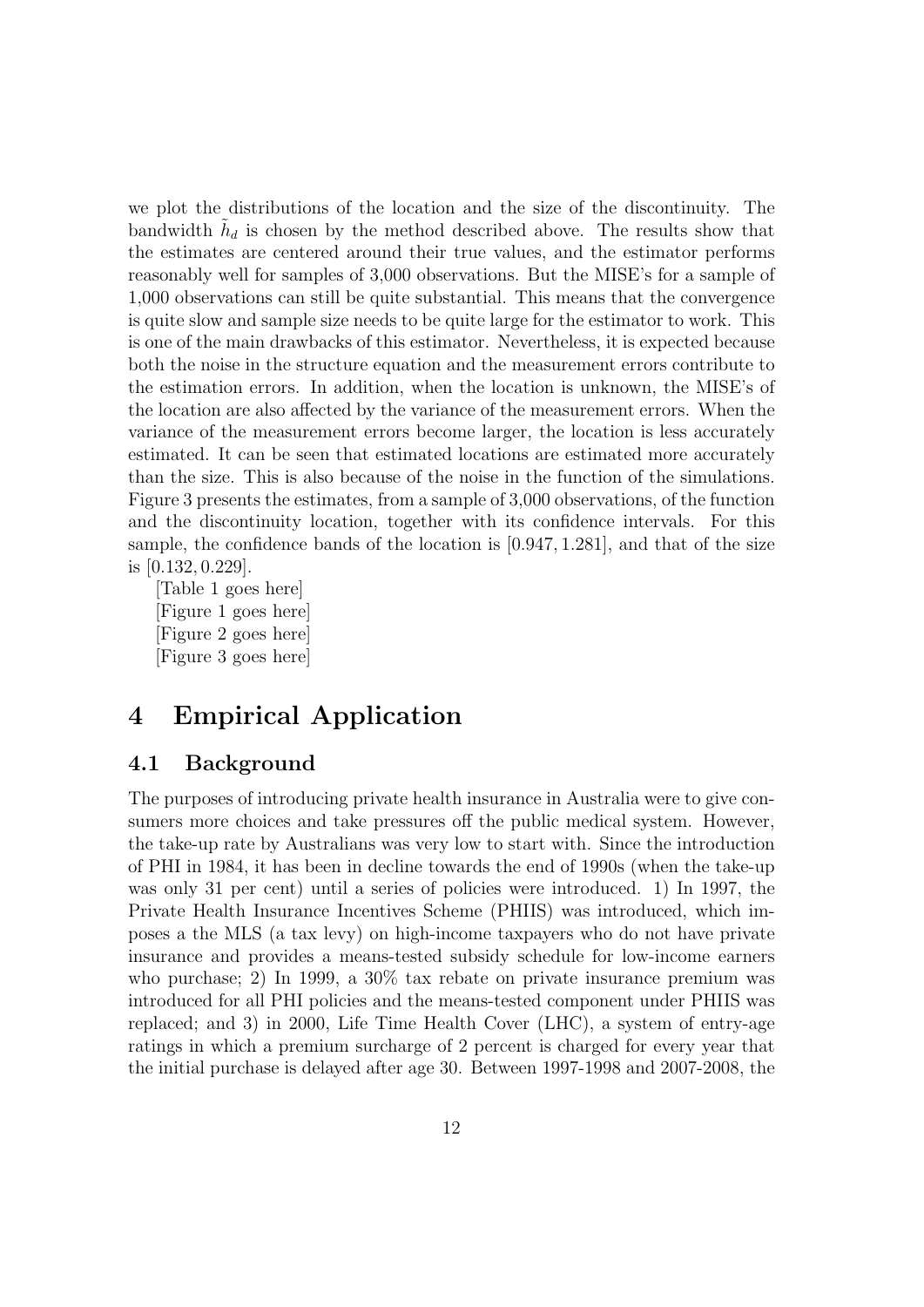threshold of taxable income at which MLS is payable was \$50,000 for singles without children and combined \$100,000 for couples. For each dependent child, in the household, the threshold increases by \$3,000. After these measures, private health insurance is taken-up by around 45 per cent of Australians (see Palangkaraya et al. (2009)). Impacts of some of these policy measures, e.g., LHC, have been studied in a few studies, including Butler (2002), Frech et al. (2003), Palangkaraya and Yong (2005), and Palangkaraya et al. (2009), but the role that MLS plays has not been identified separately.

Estimating such an effect is not only interesting for the sake of evaluating this particular policy, but also for informing the value of and the demand for PHI's. There is a large literature using tax changes (either over time or cross individuals) as a source of variation in the after-tax price of health insurance to make inferences on the demand of PHI.<sup>10</sup> Rarely is the case, though, that the tax-changes could be argued as exogenous. Discontinuities caused by policy design such as the MLS in Australia have been argued to be exogenous locally for the individuals around it, and are explored popularly in the literature in similar contexts (see the review by Lee and Lemieux (2010)).

#### **4.2 Perturbed data and the error distribution**

The data we used for the empirical study are drawn from a confidentialised '1% Sample Unit Record File of Individual Income Tax Returns' for the 2003-04 financial year developed by the Australian Tax Office (ATO) for research purposes. The file contains just over 109,000 records of individual tax returns and detailed information on income from various sources; different types of tax deductions; taxable income; and of cause the take-up of PHI by the individuals. It also contains a limited number of demographic variables including gender, age group, and marital status. Unfortunately, the number of dependent children is not included in the sample.

For our purpose, we focus only on single males who are between 20 and 69 years of age so that most of them face the same \$50,000 threshold. To minimise the number of income sources/deduction sources so that we can have enough knowledge of the error distribution, the sample is restricted further according to the following criteria: 1) Only those who have positive earnings as the only sources of income are selected; 2) Individuals whose taxable income is not positive (which means their total tax deductions are no less than their earnings) are dropped; and 3) We

<sup>&</sup>lt;sup>10</sup>With some exceptions, most of the studies are for the US employer provided health insurance. See Gruber and Poterba (1994), Finkelstein (2002), Rodriguez and Stoyanova (2004), Buchmueller et al. (2011), for a few examples.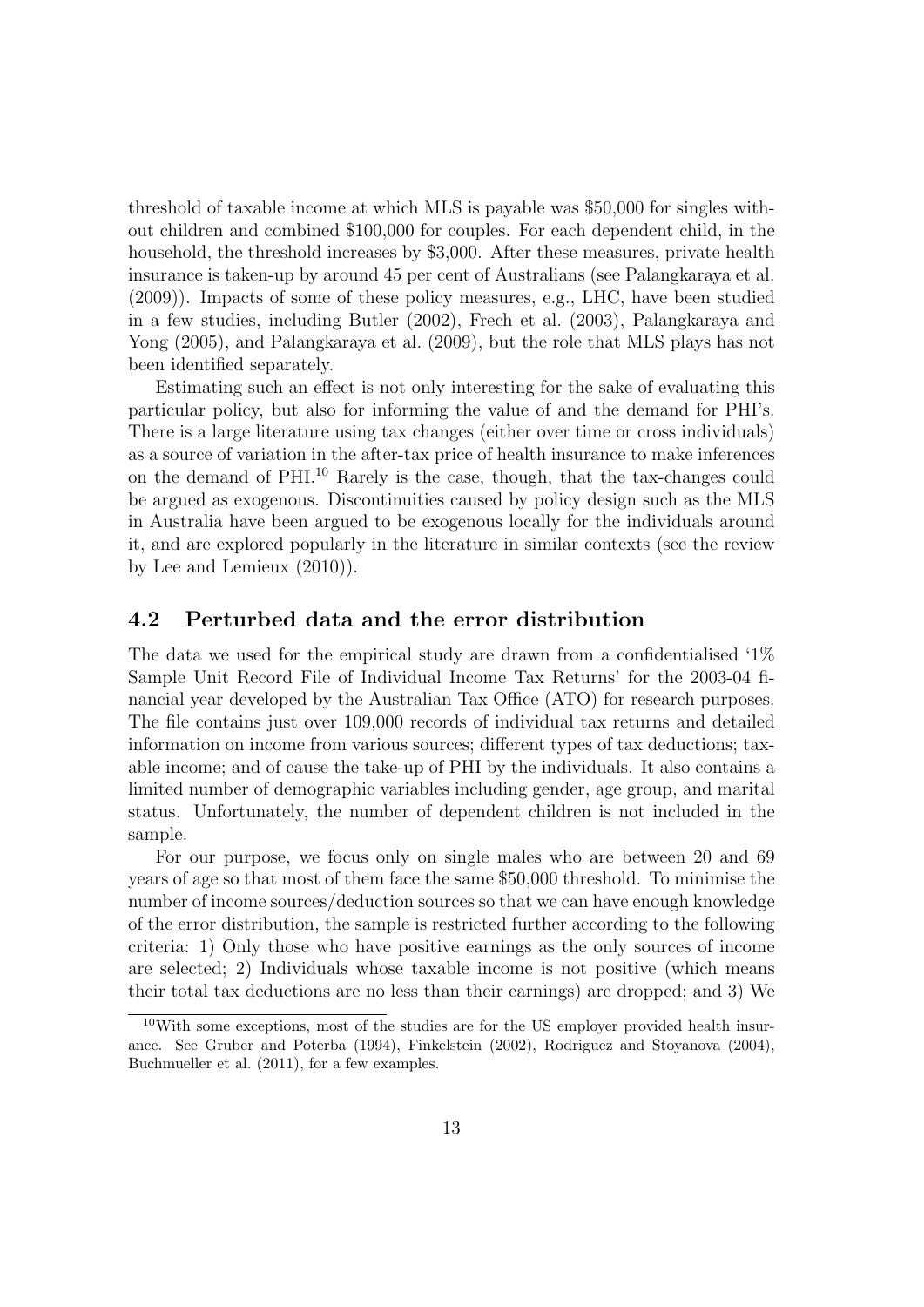further drop individuals whose non work related deductions form significant part of their taxable income—specifically, we drop those individuals whose work related deductions are less than 90 percent of earnings when the total deductions are more than 10 percent of earnings; whose total deductions are over 50 percent of earnings; or whose total deductions are all non-work related and the total deductions are over 10 percent of their earnings.

It will become clear below that restricting the sample to individuals with earnings as the only source of income and those with work-related deductions as the main source of deduction is to ensure only one of the added errors is important in the sample so that we can reasonably identify the distribution of the error. The final sample for analysis consists of 4,357 individuals. We summarise the sample statistics in Table 2. The table shows that on average, about 30 percent of the singles took up PHI in 2003-04. Looking into the sample more closely, we find that the difference between individuals below the observed \$50,000 taxable income mark and those above is large. The take-up rate for the former group is about 26 percent, and about 66 percent for the latter. Of course the difference may not only be due to the MLS. In Figure 4, we estimate the PHI take-up against the observed *ln* taxable income. The figure gives a rough idea how the take-up increases with income and that the increase is the fastest in the neighbourhood between around \$50,000 and \$60,000 (*≈* 10.8-11.0 in the *ln* scale).

[Table 2 goes here]

[Figure 4 goes here]

As a method of confidentialisation, ATO 'perturbed' the income variables and the deductions but provided some information on the way the data are perturbed: a several random numbers within a specified range for each individual are generated, which are converted into a rate (equal probability of being positive or negative) which is applied to the various components of the tax return. These rates are applied to the components in a way to try to maintain relationships with similar items. This is achieved by grouping the components into three broad categories: work or employment related income and deductions; investment income and deductions; and business and other income and deductions.

To implement our procedure, we need to know the error distribution reasonably well. From the description of the perturbing procedure, we know that the three errors take the form of two-point discrete distributions with similar variances (the rates); and that the same error is added to income and deductions in the same category. The way we restrict the sample allows us to limit the influence of the two non-work-related errors so that they can be ignored. More specifically, suppose  $\{X^1, r^1, \epsilon^1\}$ ,  $\{X^2, r^2, \epsilon^2\}$ , and  $\{X^3, r^3, \epsilon^3\}$ , are income, deductions, and the error in each income category; and the total taxable income  $X = (X^1 - r^1) + (X^2 - r^2)$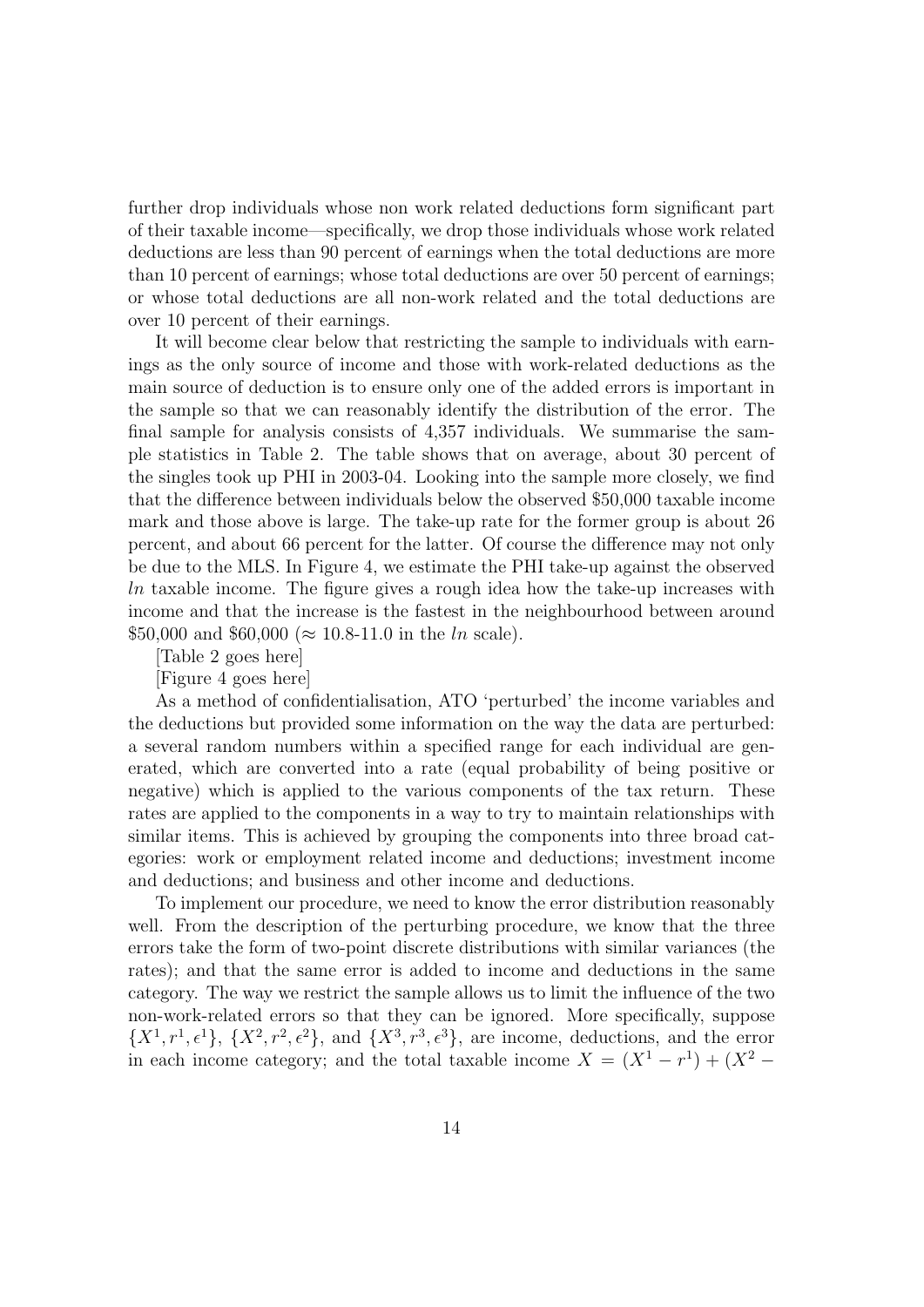$r^2$  + ( $X^3 - r^3$ ).

With earnings as the only source of income in this sample, the observed taxable income is then

$$
Z = (1 + \epsilon^{1})(X^{1} - r^{1}) - (1 + \epsilon^{2})r^{2} - (1 + \epsilon^{3})r^{3}
$$
  
=  $(1 + \epsilon^{1})(X^{1} - r^{1} - r^{2} - r^{3}) + (\epsilon^{1} - \epsilon^{2})r^{2} + (\epsilon^{1} - \epsilon^{3})r^{3}$ 

As shown in Table 2, the non-work related deductions consist of less than half percent of the gross earnings. Together with the fact that  $\epsilon$ 's are small, the second and the third terms in *Z* can be ignored so that  $Z \approx (1 + \epsilon^1)(X^1 - r^1 - r^2 - r^3)$ Taking log, we got

$$
\ln Z \approx \ln(1 + \epsilon^1) + \ln \underbrace{(X^1 - r^1 - r^2 - r^3)}_{(X^1 - T^2 - r^3)} \approx \epsilon^1 + \ln X.
$$

Now all that we need is to find out the variance  $\sigma_{\epsilon}^2$  to identify the error distribution. To do so, we explore a built-in feature of the tax law related to the deductions: if the total deductions an individual claims in their tax return are \$300 or less, no receipt is required to be kept. We suspect that this would cause a spike in the density of deductions around \$300. When the measurement error is added, the spike would split into two symmetric ones around the \$300 mark. If this is the case, from the distance of the two spikes, we would be able to estimate *σϵ* . In Figure 5, we plot the density functions of the deductions for individuals with work-related deductions only (no other type of deductions), estimated using various bandwidths,. Indeed, symmetric around the  $$300$  mark ( $\approx 5.7$  in the ln scale), except when the bandwidth becomes too large and the curve is over-smoothed, there are two spikes approximately of the same hight with a distance of about 15 percent. A second pair of such spikes symmetric to the \$150 mark can also be seen, again with a distance of around 15 percent. We do not know the reasons for the second pairs of spikes but they seem to be reassuring. We thus can reasonably assume that  $\sigma_{\epsilon} \approx .075$ .

[Figure 5 goes here]

#### **4.3 Estimation and the results**

The estimated results for three different bandwidths are summarised in Table 3. Using the 'optimal' bandwidth, the size of the discontinuity at  $$50,000 \approx 10.82$  in log term) is estimated to be about 0.223 with a 95 percent confidence interval of [.18, .27]. This means that at the income level of \$50,000, the take-up of PHI was increased by about 22 percentage points due to the \$500 MLS at this income level. In other words, these 22 per cent of individuals took up PHI to avoid the \$500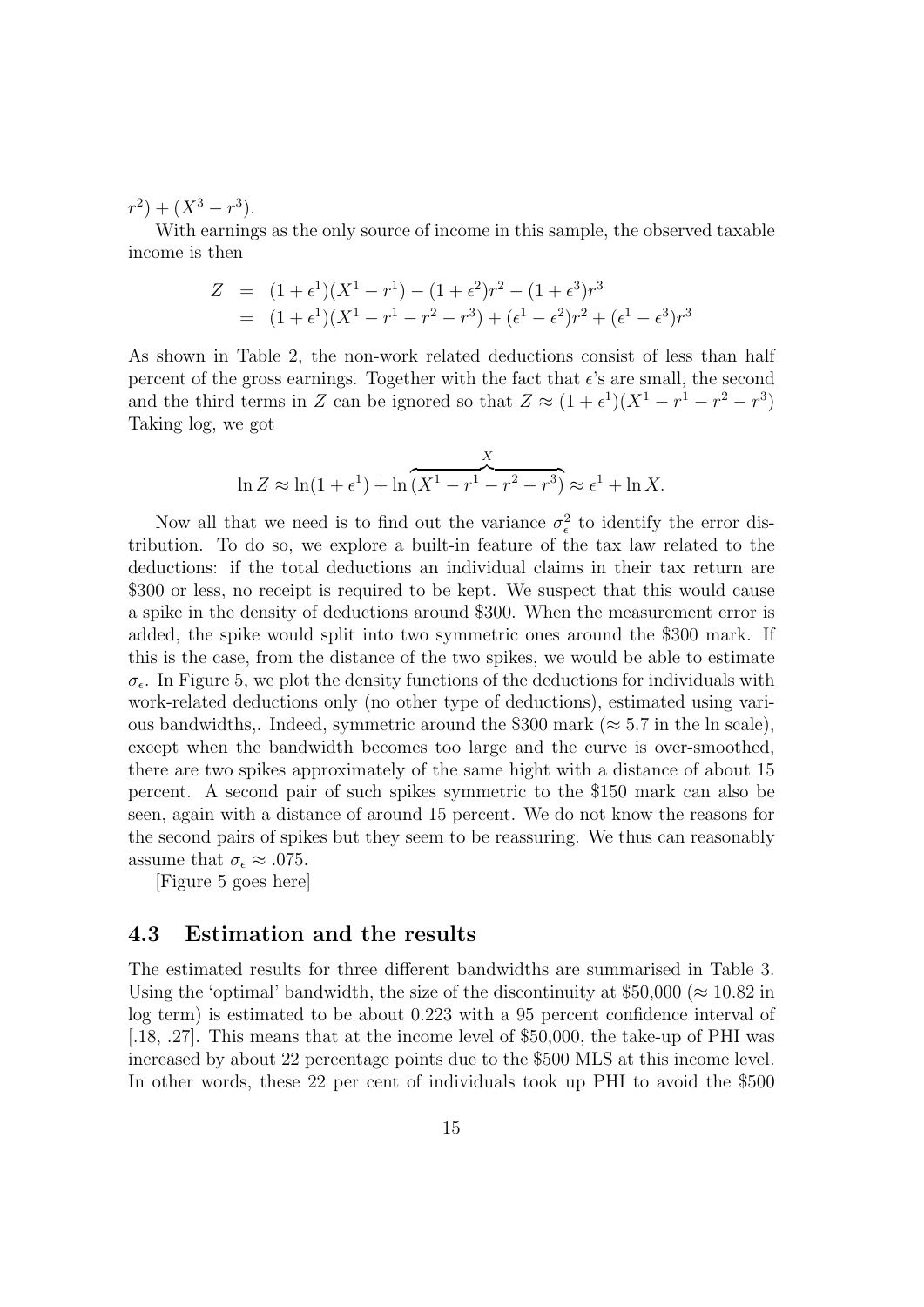tax, or needed to be compensated up to this amount to take up the PHI. This also implies a negative price elasticity of PHI demand since the jump in the take-up can be seen as a response to a price discount in the premium. As one would expect, the estimates increase with the bandwidth, but are reasonably robust.

[Table 3 goes here]

To check that there is indeed a discontinuity at the threshold, we estimate the model again pretending the location of the discontinuity were unknown. We restrict the possible discontinuity to be between \$45,000 and \$70,000, which means  $[S_0, S_1] \approx [10.22, 11.23]$  in the ln scale The results are summarised in Figures 6 and 7, as well as in Table 4. In Figure 6, we present the two one-sided kernels together, their differences, together with the final two-sided kernel estimates of the function. In particular, the differences of the two one-sided kernels are the diagnostic function  $\hat{d}_d(\cdot, \tilde{h}_d)$  defined by Equation (16). The discontinuity point is estimated by its maximum at  $10.869 \approx 52,523$  (indicated by the pole). As shown in Figure 7 and in Table 4, the 95 per cent confidence intervals of the discontinuity location constructed using the bootstrapping methods include the true threshold, indicating an insignificant difference between the estimated and the true location. Moreover, the estimated size of the discontinuity is also very close with each other at these two estimated locations. It worth noting that the location estimate is very robust.

[Table 4 goes here] [Figure 6 goes here]

[Figure 7 goes here]

Apparently, the estimation would have been simpler if the function *g* were assumed to be known, but we do not know the functional form a priori. In Figure 8, we plot the nonparametric estimates of the function, together with the their fitted values using linear and quadratic models. What we can see is that the linear model would not fit the pattern.

[Figure 8 goes here]

### **5 Conclusions**

In this paper, we provide a workable solution for estimating unknown functions with a finite number of discontinuity points using contaminated data. The new deconvolution based regression estimator is adapted from the change-point estimator in error-free cases. The idea is to construct the 'one-sided' kernels by weighting each observation with the probability of it being on one side of the point to be estimated at; and use the difference of the two 'one-sided' de-convolution kernel estimators as the diagnostic function for detecting the discontinuity.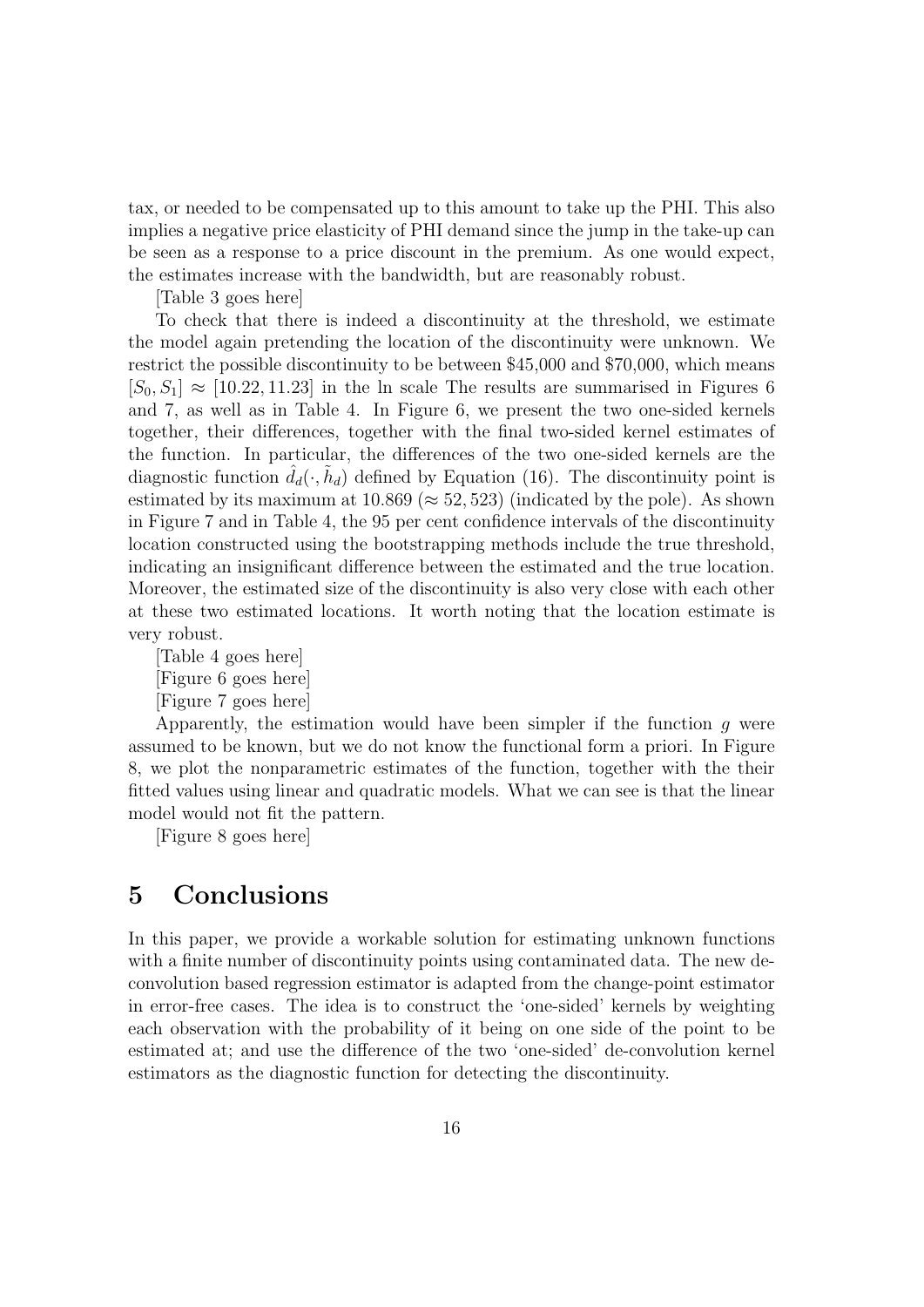Performance of our estimator, as other de-convolution estimators or those for estimating discontinuity in the error-free cases, depends heavily on the choice of the bandwidths. We propose a bootstrapping procedure for bandwidth selection and interval estimation for the error-in-variable case by adapting the procedure in Gijbels and Goderniaux (2004) and Gijbels et al. (2004) for the error-free case.

The performance of the estimator is examined using Monte Carlo simulations. The results show that the estimator performs reasonably well, but the convergence is quite slow, which is true for this type of estimators in general.

As an application, we use this estimator to estimate the take-up of PHI by single individuals as a function of taxable income, which is expected to have a discontinuous point generated by the MLS policy. We find that at least at the income level of \$50,000, MLS has brought extra 22 percent take-up of private health insurance in Australia. This implies that these people need compensation of up to \$500 to take up the PHI and indicates that the demand for PHI in Australia responds negatively to price changes of the premium. We verified the results by estimating the location and the size simultaneously. We find that neither the difference between the estimated and the true threshold nor that between the two estimated sizes of discontinuity is significant. Our study also illustrates a way to verify whether the estimated discontinuity is indeed the true one in regression discontinuity exercises.

Left for future work are 1) deriving the asymptotic properties of the estimator; 2) discussion of the identification issues of the discontinuity points; 3) improving ways to find optimal bandwidths; and 4) exploring the possibility of including the Loader (1996) type of procedures to refine the estimator. More generally, it is also worthwhile to extend it to semi-parametric settings to allow for other control variables in the model.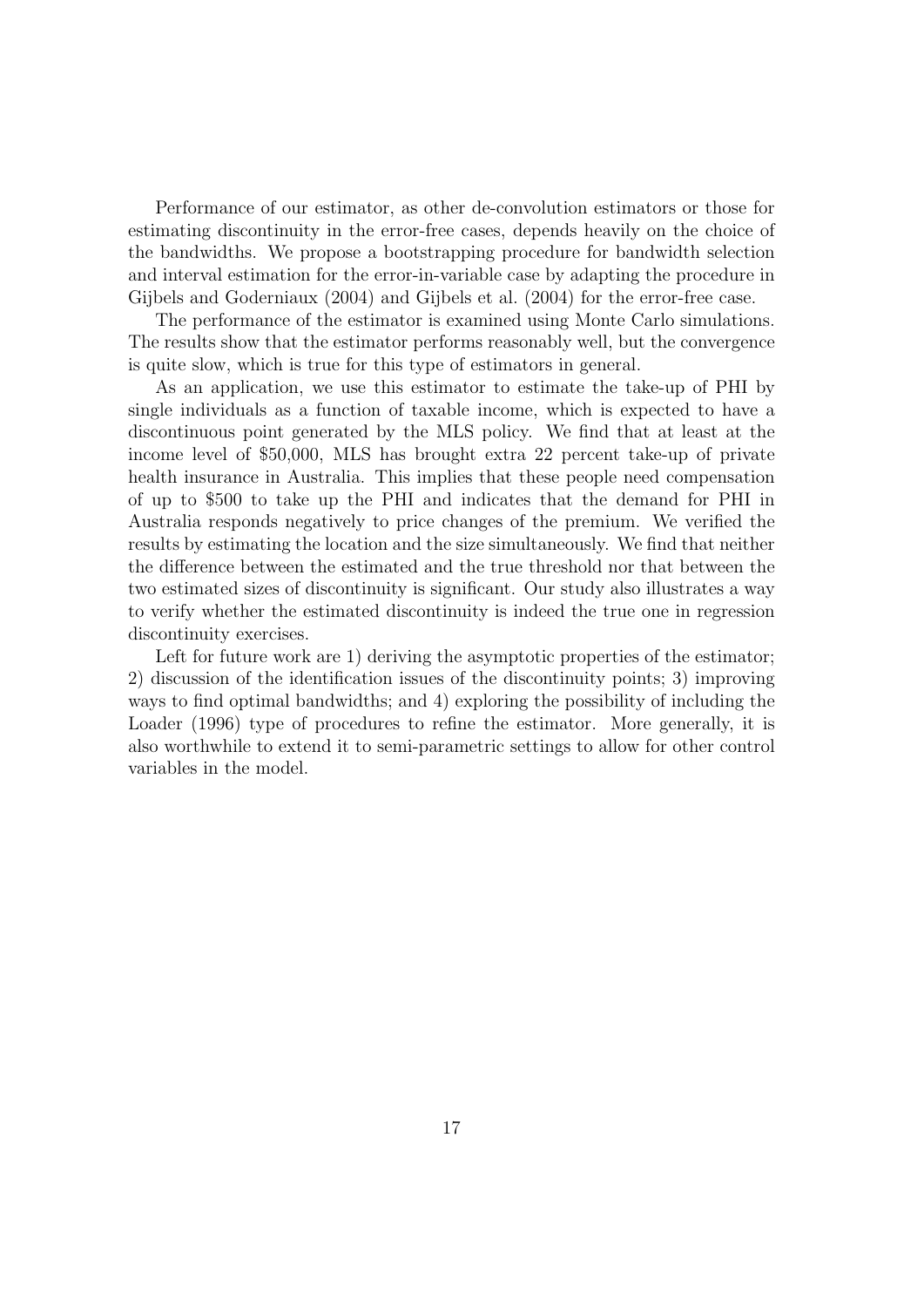# **Figures**



Figure 1. The distribution of the estimated discontinuity location (200 Monte Carlos) (True location is at 1.)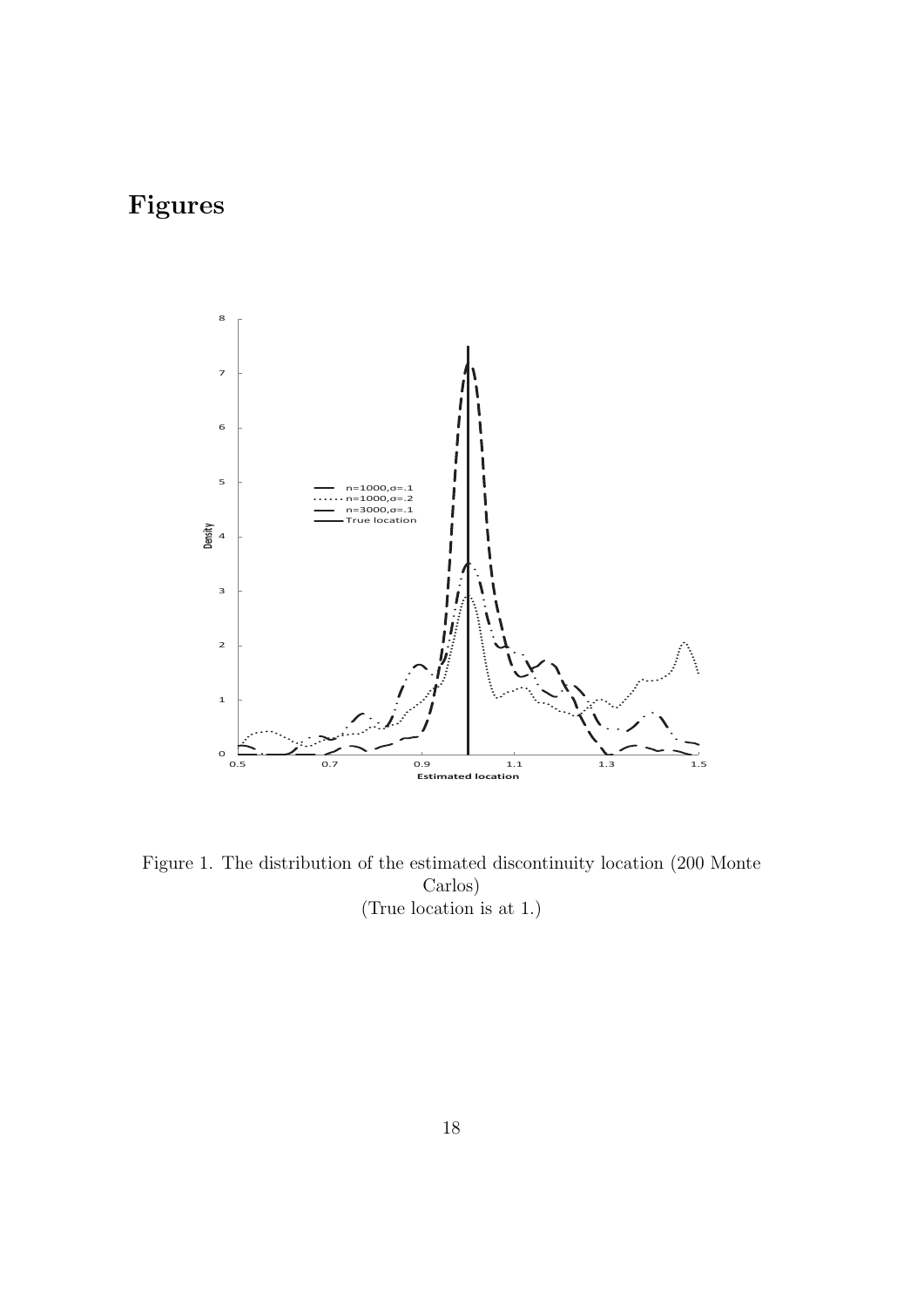

Figure 2. The distribution of the estimated discontinuity size (200 Monte Carlos) (True size *≈ .*179)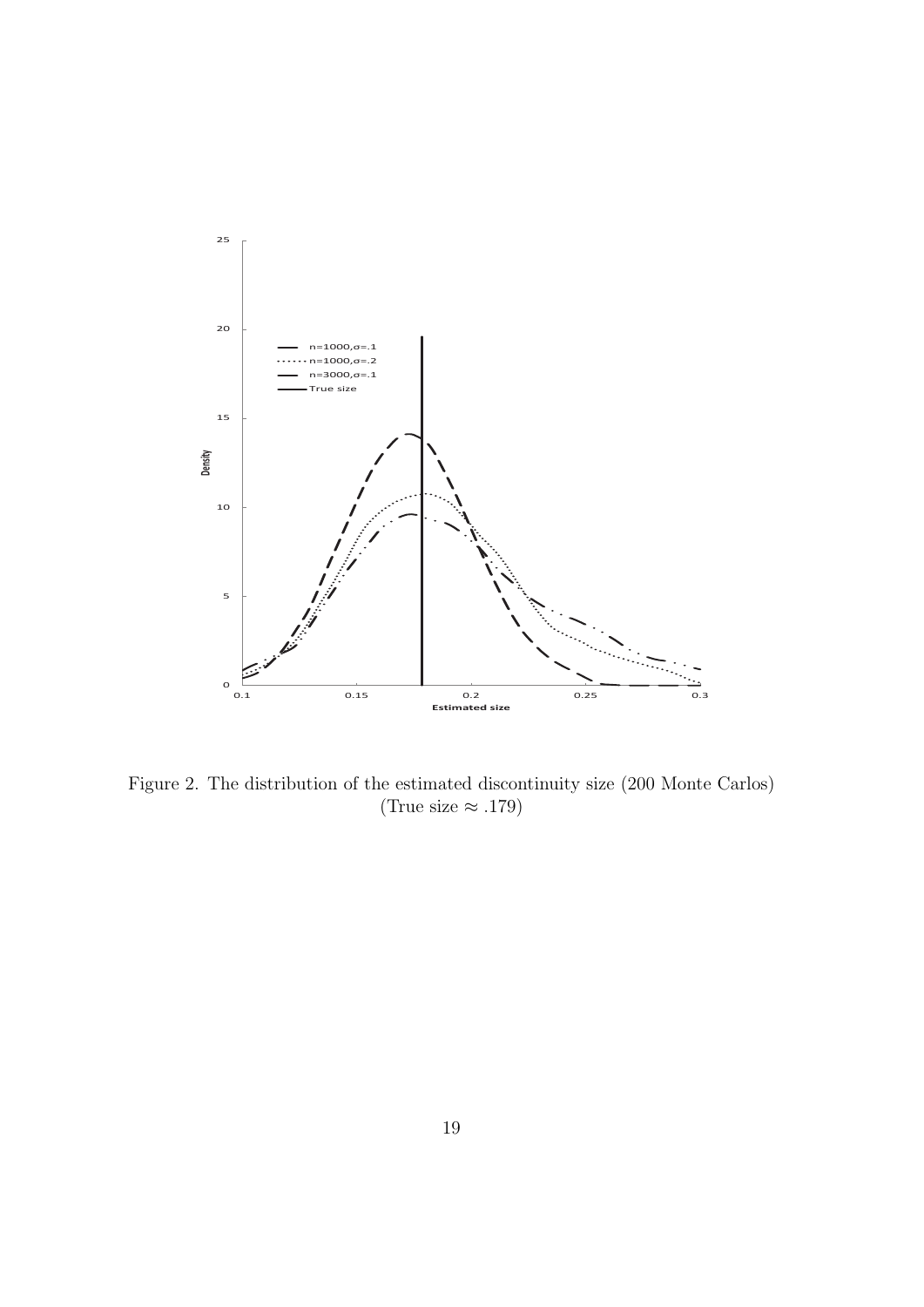

Figure 3. Estimated unknown function and its confidence bands of a simulated sample (Sample size  $=3,000$ )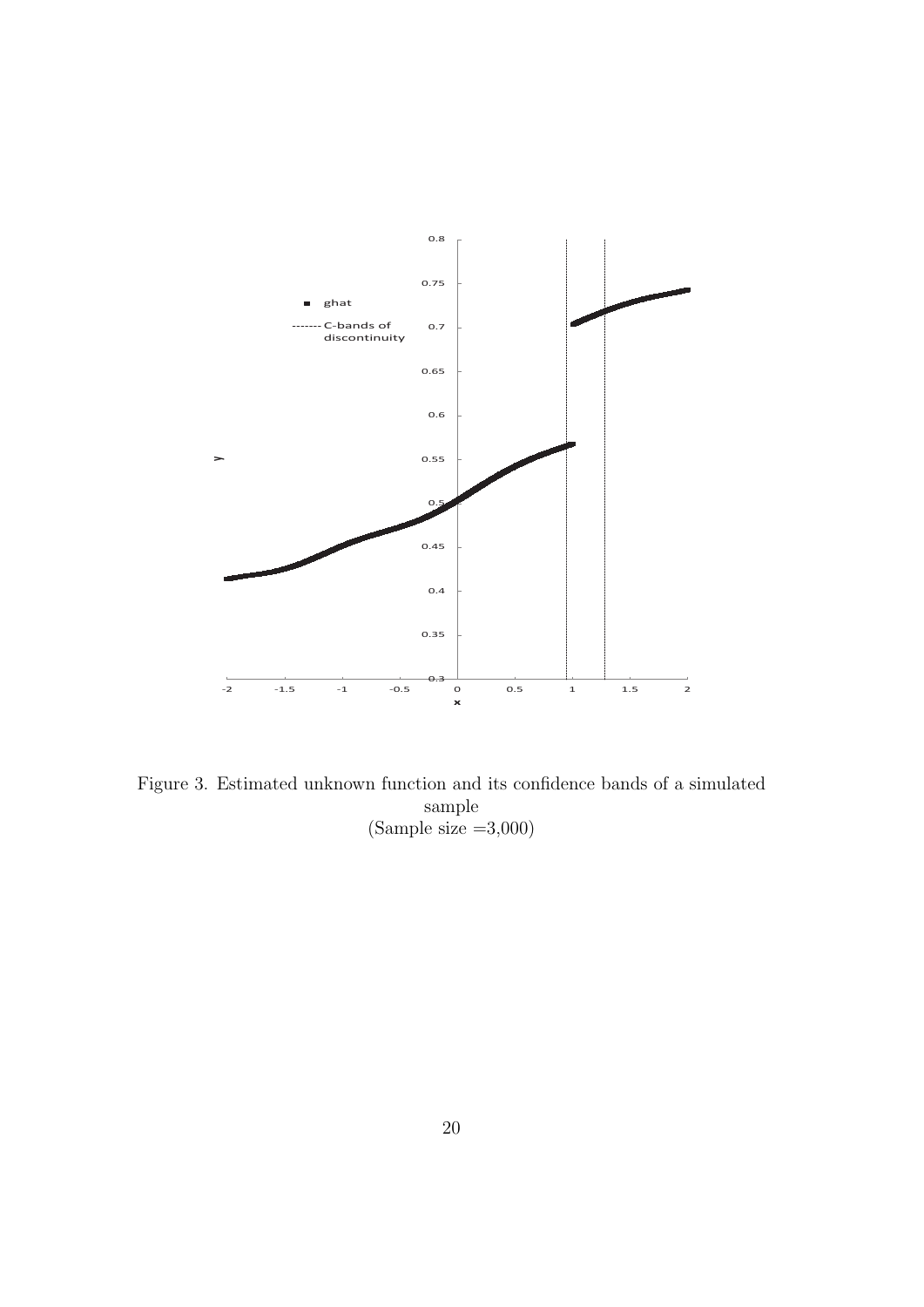

Figure 4. Estimated PHI Take-up against observed *ln* taxable income (calculated with Quartic kernel;  $h = .153$ )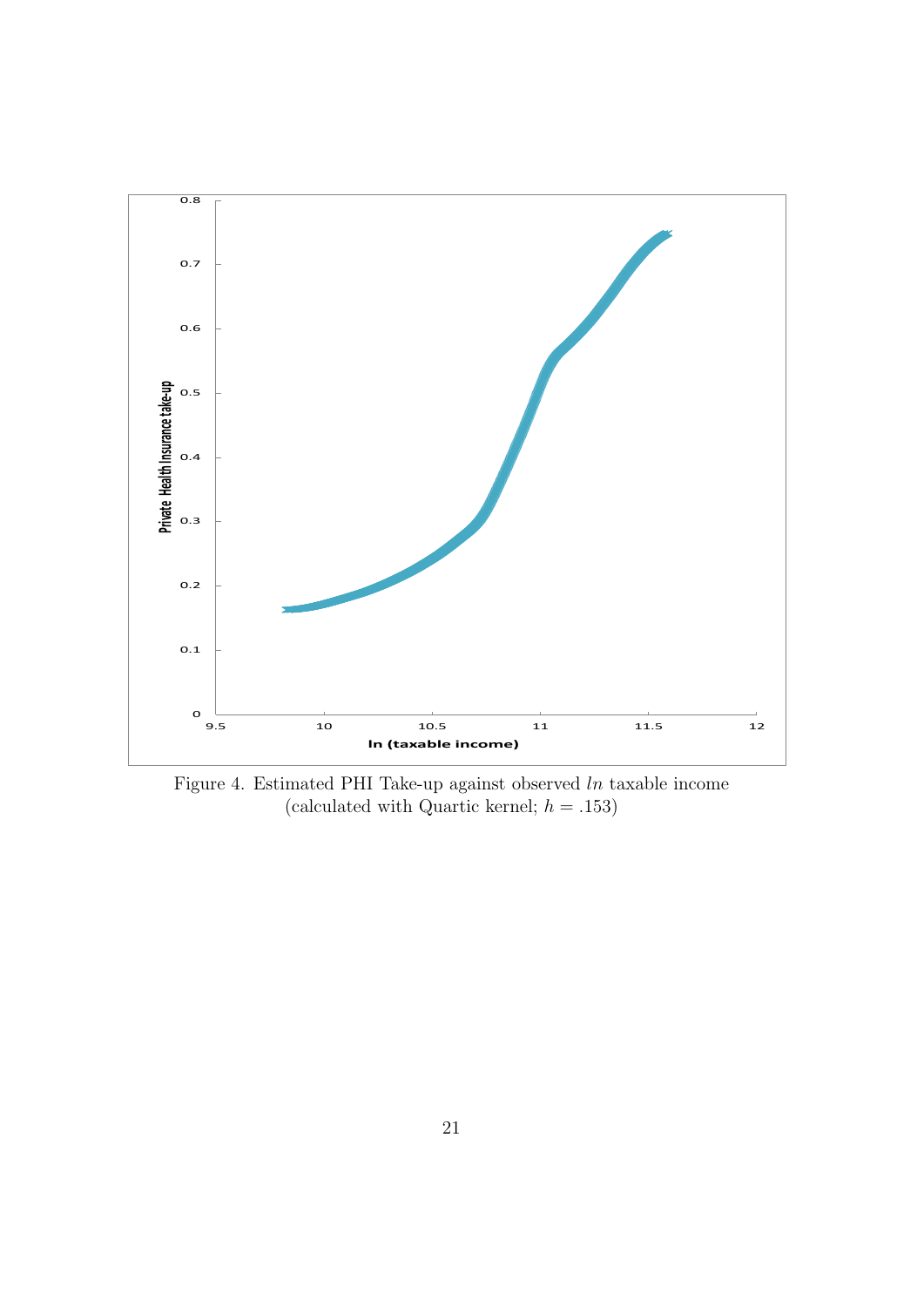

Figure 5. Estimated densities of observed work-related deductions using various bandwidths (calculated with Quartic kernel)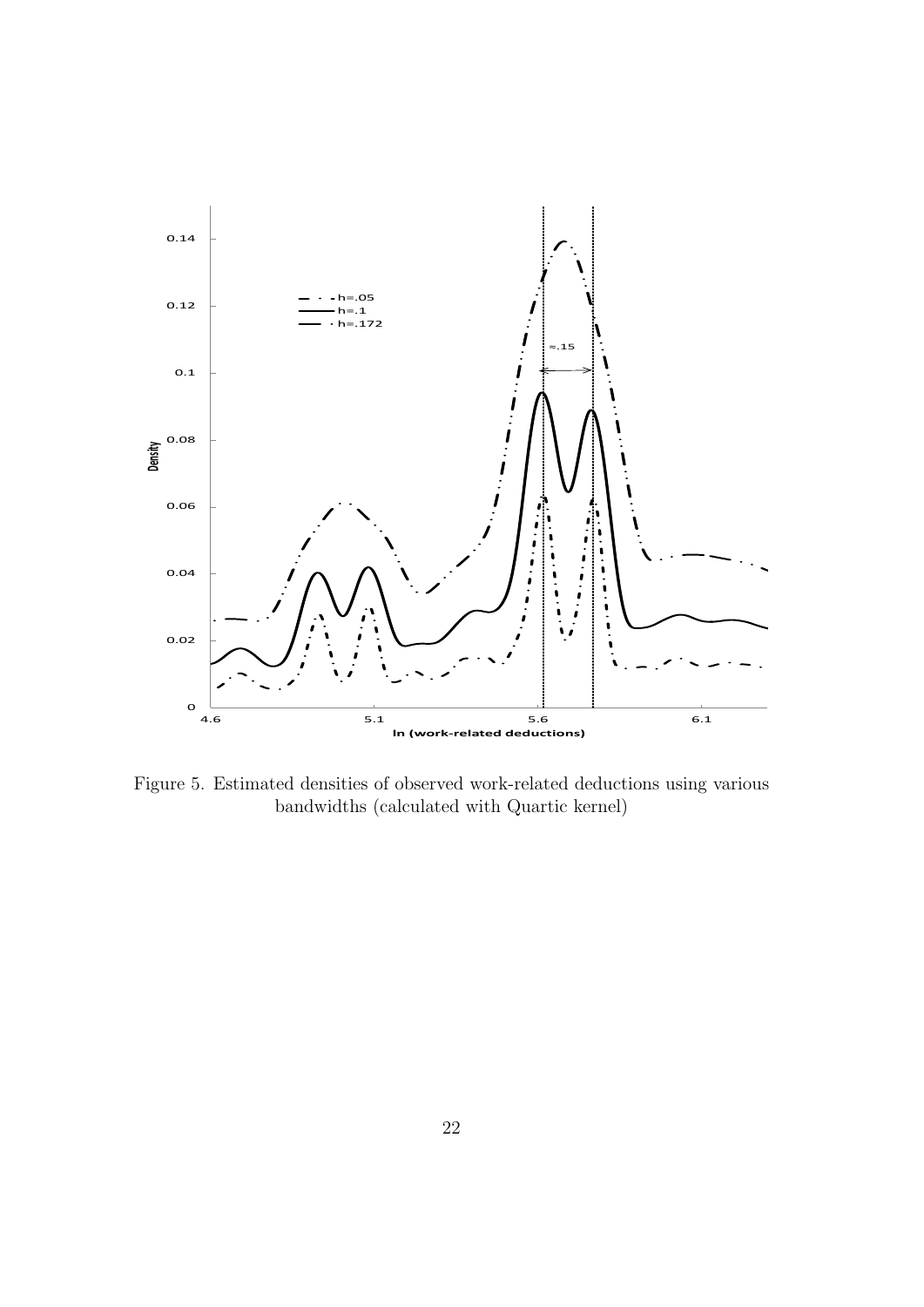

Figure 6. De-convolution kernel estimates for PHI against *ln* taxable income (*glr*: two-sided; *gl*, *gr*: one-sided;  $d = gr - gl$ : the difference.  $h_d = .0605$ )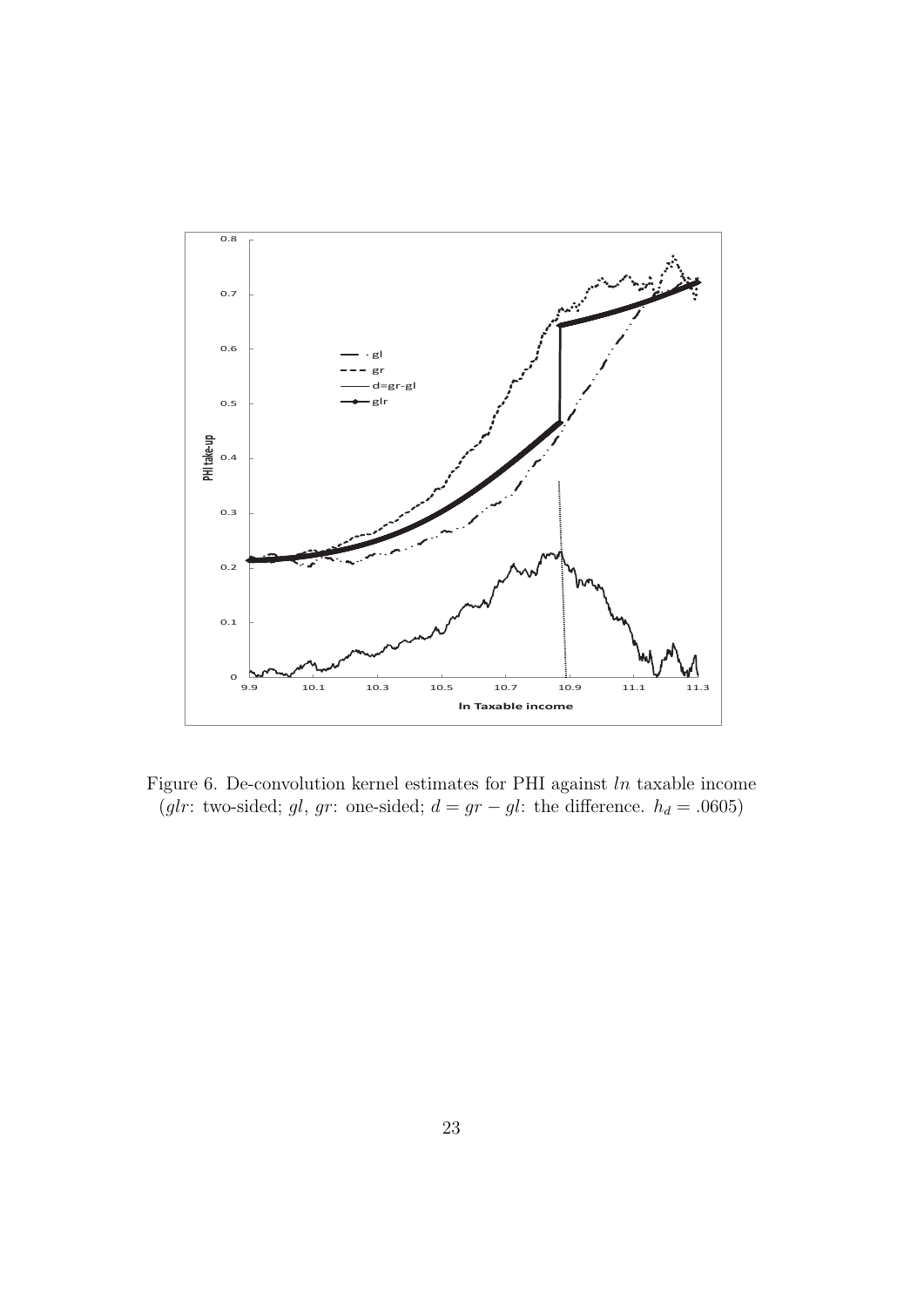

Figure 7. Function estimates with 95% confidence bands for PHI against *ln* taxable income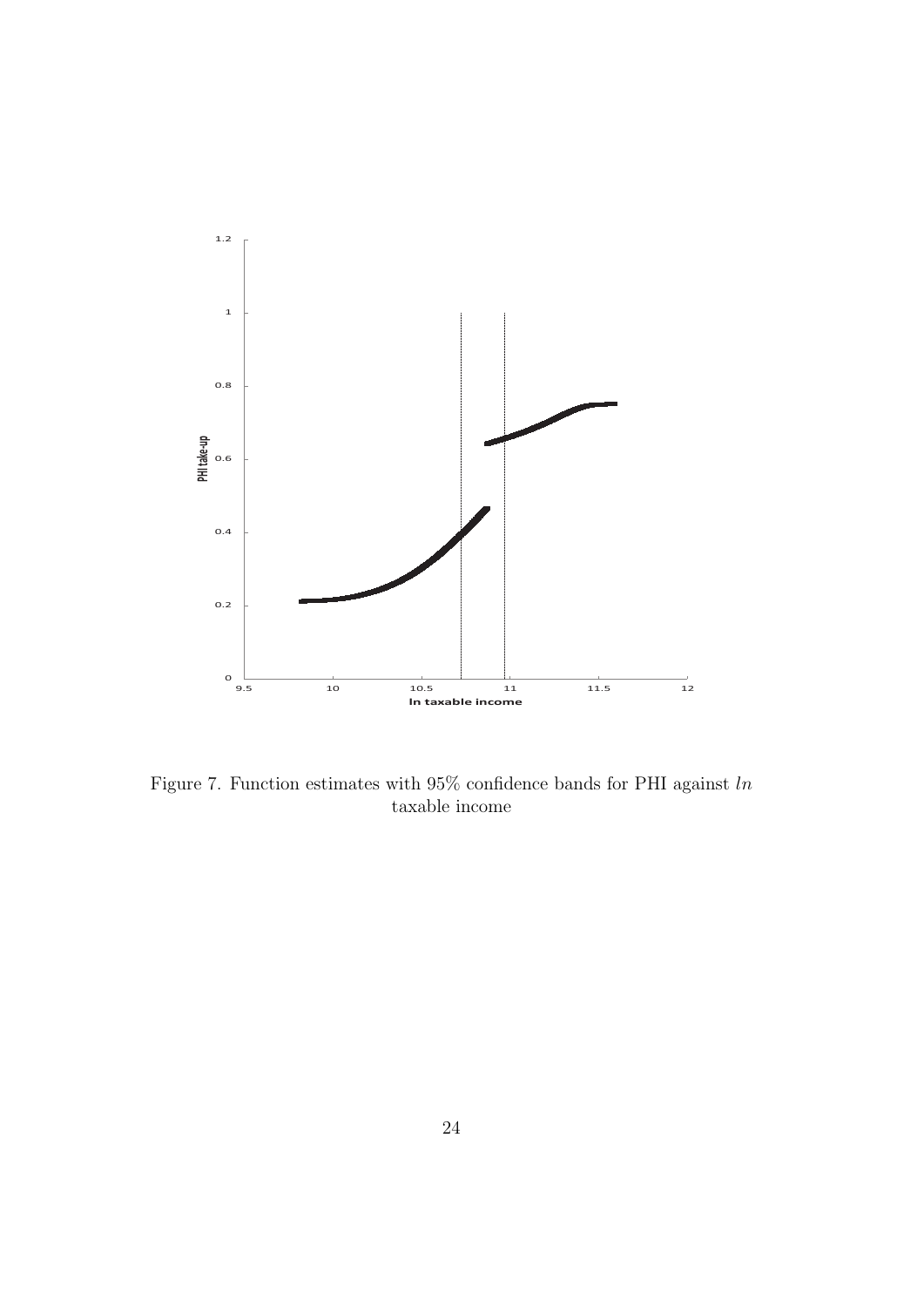

Figure 8. Non-parametric vs parametric estimates of the take-up function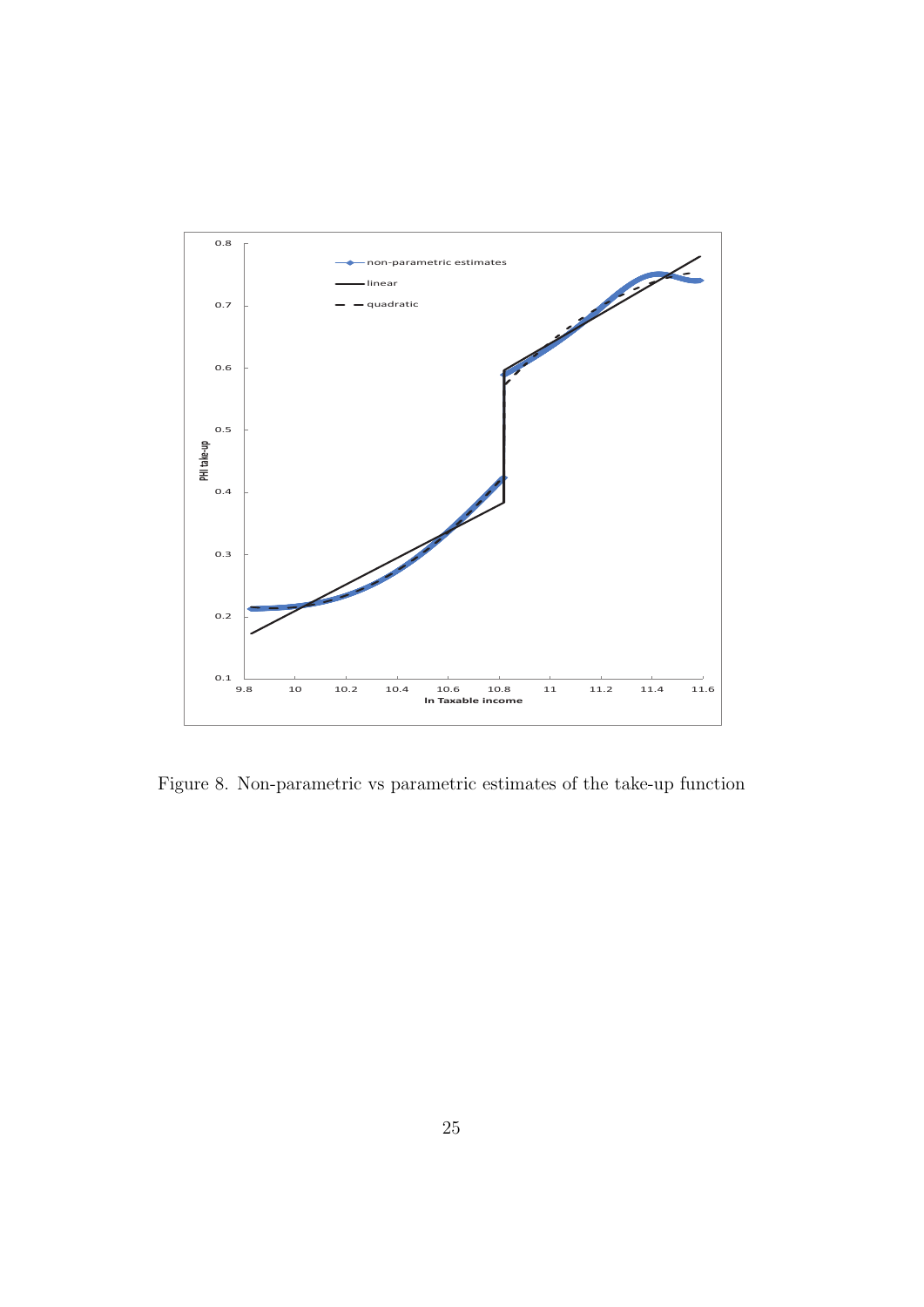## **Tables**

#### **Table 1. MISE of 200 Monte Carlo Simulations**

|  | (True Parameters: $x = 1$ and $d = .179$ ) |  |  |  |  |
|--|--------------------------------------------|--|--|--|--|
|--|--------------------------------------------|--|--|--|--|

|                                       | Location is known |          | Location is unknown    |          |        |
|---------------------------------------|-------------------|----------|------------------------|----------|--------|
|                                       | Size              | Function | Location Size Function |          |        |
| $\sigma = 0.1, n = 1,000 \mid 0.0037$ |                   | 0.0018   | 0.0355 0.0022          |          | 0.0018 |
| $\sigma = 0.2, n = 1,000 \mid 0.0024$ |                   | 0.0012   | 0.0757 0.0013          |          | 0.0019 |
| $\sigma = 0.1, n = 3,000 \mid 0.0013$ |                   | 0.0007   | 0.0110                 | - 0.0006 | 0.0008 |

#### **Table 2. Sample statistics**

| Variable                              | Mean   | Std. Dev. |
|---------------------------------------|--------|-----------|
| Dummy, with PHI                       | .302   |           |
| Gross earnings $(\$k)$                | 32.178 | 17.33     |
| Total deductions (\$k)                | 1.094  | 1.71      |
| Taxable income $(\&k)$                | 31.084 | 16.87     |
| Work-related deductions (\$k)         | .958   | 1.63      |
| Work-related/Total deductions $(\%)$  | .809   | .26       |
| Nonwork related/Gross earnings $(\%)$ | .004   | .01       |
| Obs.                                  |        | 4,357     |

#### **Table 3. Estimates of the MLS effect at the threshold**

| $h = .070$ ('Optimal') | 0.223[0.18, 0.27] |
|------------------------|-------------------|
| $h = .077$             | 0.241[0.20, 0.28] |
| $h = .062$             | 0.199[0.15, 0.24] |

In brackets are the bootstrapped 95% confidence intervals.

**Table 4. Estimates of the MLS effect as if the threshold were unknown**

|                        | Location             | Size               |
|------------------------|----------------------|--------------------|
| $h = .070$ ('Optimal') | 10.869[10.73, 10.97] | .230[0.20, 0.28]   |
| $h = .077$             | 10.869[10.73, 10.97] | .249[.22, .30]     |
| $h = .062$             | 10.869[10.72, 10.99] | $.209[0.19\;0.26]$ |

In brackets are the bootstrapped 95% confidence intervals.

## **References**

Buchmueller, T., Didardo, J., and Valletta, R. (2011). The effect of an employer health insurance mandate on health insurance coverage and the demand for labor: Evidence from hawaii. *American Economic Journal Economic Policy*, 3(4):25–51.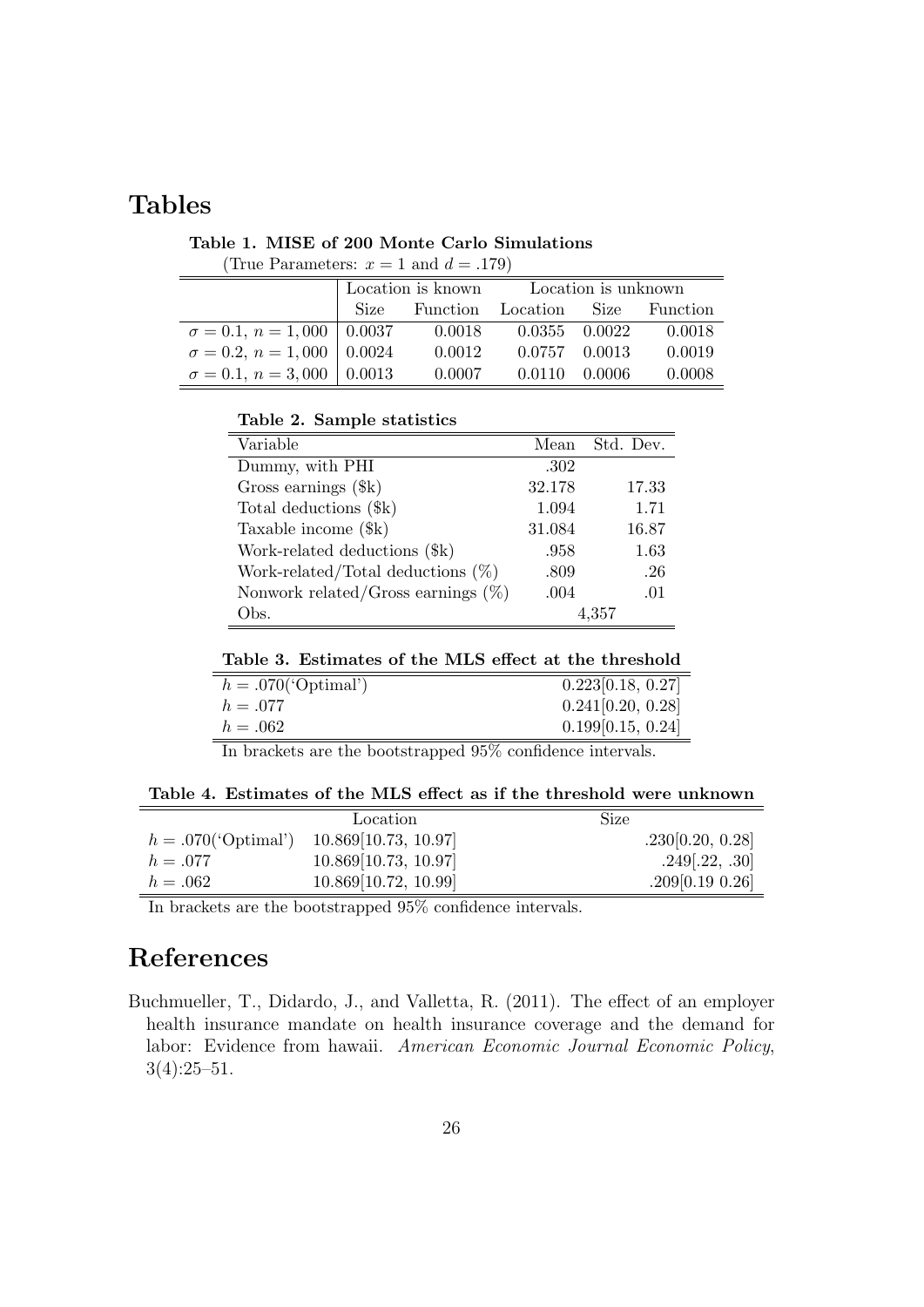- Butler, J. (2002). Policy change and private health insurance did the cheapest policy do the trick. *Australian Health Review*, 25(6):33–41.
- Carroll, R. J. and Hall, P. (1988). Optimal rates of convergence for deconvolving a density. *Journal of the American Statistical Association*, 83(404):1184–1186.
- Carroll, R. J., Ruppert, D., Stefanski, L. A., and Crainiceanu, C. M. (2006). *Measurement Error in Nonlinear Models*. Boca Raton, FL: Chapman & Hall CRC, second edition.
- Delaigle, A. and Gijbels, I. (2004a). Bootstrap bandwidth selection in kernel density estimation from a contaminated sample. *Annals of the Institute of Statistical Mathematics*, 56(1):19–47.
- Delaigle, A. and Gijbels, I. (2004b). Practical bandwidth selection in deconvolution kernel density estimation. *Computational statistics & data analysis*, 45(2):249– 267.
- Delaigle, A. and Gijbels, I. (2006a). Data-driven boundary estimation in deconvolution problems. *Computational Statistics and Data Analysis*, 50(8):1965–1994.
- Delaigle, A. and Gijbels, I. (2006b). Estimation of boundary and discontinuity points in deconvolution problems. *Statistica Sinica*, 16(3):773–788.
- Delaigle, A. and Hall, P. (2006). On optimal kernel choice for deconvolution. *Statistics and Probability Letters*, 76(15):1594–1602.
- Delaigle, A. and Meister, A. (2007). Nonparametric regression estimation in the heteroscedastic errors-in-variables problem. *Journal of the American Statistical Association*, 102(480):1416–1426.
- Fan, J. (1991). On the optimal rates of convergence for nonparametric deconvolution problems. *The Annals of Statistics*, 19(3):1257–1272.
- Fan, J. and Truong, Y. K. (1993). Nonparametric regression with errors in variables. *The Annals of Statistics*, 21(4):1900–1925.
- Finkelstein, A. (2002). The effect of tax subsidies to employer-provided supplementary health insurance: evidence from canada. *Journal of Public Economics*, 84(3):305–339.
- Frech, H., Hopkins, S., and MacDonald, G. (2003). The australian private health insurance boom: Was it subsidies or liberalised regulation. *Economic papers*,  $22(1):58-64.$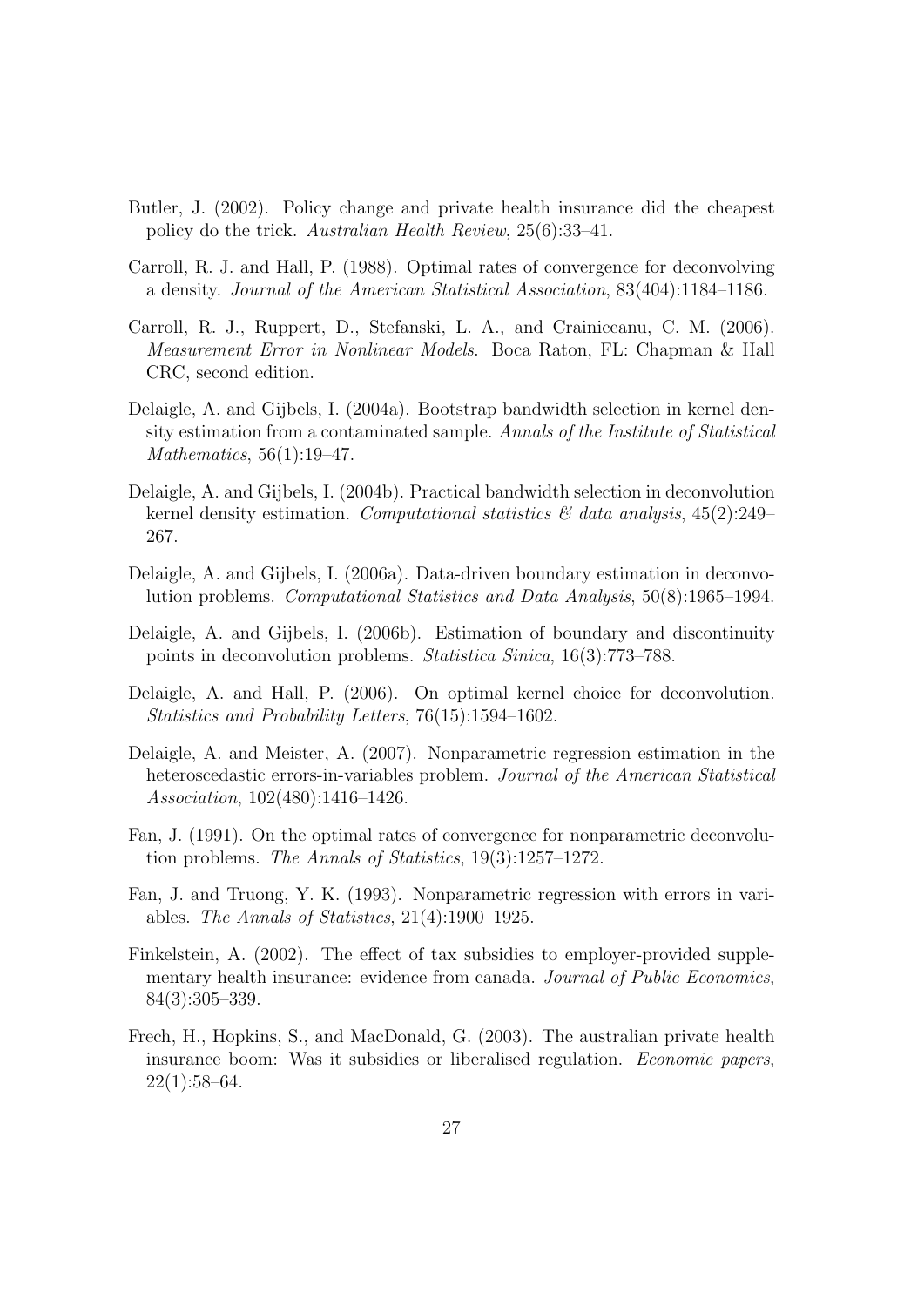- Gijbels, I. and Goderniaux, A.-C. (2004). Bandwidth selection for changepoint estimation in nonparametric regression. *Technometrics*, 46(1):76–86.
- Gijbels, I., Hall, P., and Kneip, A. (1999). On the estimation of jump points in smooth curves. *Annals of the Institute of Statistical Mathematics*, 51(2):231–251.
- Gijbels, I., Hall, P., and Kneip, A. (2004). Interval and band estimation for curves with jumps. *Journal of Applied Probability*, 41(Stochastic Methods and Their Applications):65–79.
- Gruber, J. and Poterba, D. (1994). Tax incentives and the decision to purchase health insurance: Evidence from the self-employed. *Quarterly Journal of Economics*, 123(2):831–862.
- Hahn, J., Todd, P., and Van de Klaauw, W. (2001). Identification and estimation of treatment effects with a regression-discontinuity design. *Econometrica*, 69(1):201–209.
- Hall, P. and Titterington, D. M. (1992). Edge preserving and peak-preserving smoothing. *Technometrics*, 34(4):429–440.
- Kang, K.-H., Koo, J.-Y., and Park, C.-W. (2000). Kernel estimation of discontinuous regression functions. *Statistics & probability letters*, 47(3):277–285.
- Kang, Y., Gong, X., Gao, J., and Qiu, P. (2015). Jump detection in generalized error-in-variables regression with an application to australian health tax policies. *Annals of Applied Statistics*, forthcoming.
- Lee, D. S. and Lemieux, T. (2010). Regression discontinuity designs in economics. *Journal of Economic Literature*, 48(2):281–355.
- Loader, C. R. (1996). Change point estimation using nonparametric regression. *The Annals of Statistics*, 24(4):1667–1678.
- Müller, H.-G. (1992). Change-points in nonparametric regression analysis. The *Annals of Statistics*, 20(2):737–761.
- Palangkaraya, A. and Yong, J. (2005). Effects of recent carrot-and-stick policy initiatives on private health insurance coverage in australia. *Economic Record*,  $81(254):262 - 272.$
- Palangkaraya, A., Yong, J., Webster, E., and Dawkins, P. (2009). The income distributive implications of recent private health insurance policy reforms in australia. *The European Journal of Health Economics*, 10(1).